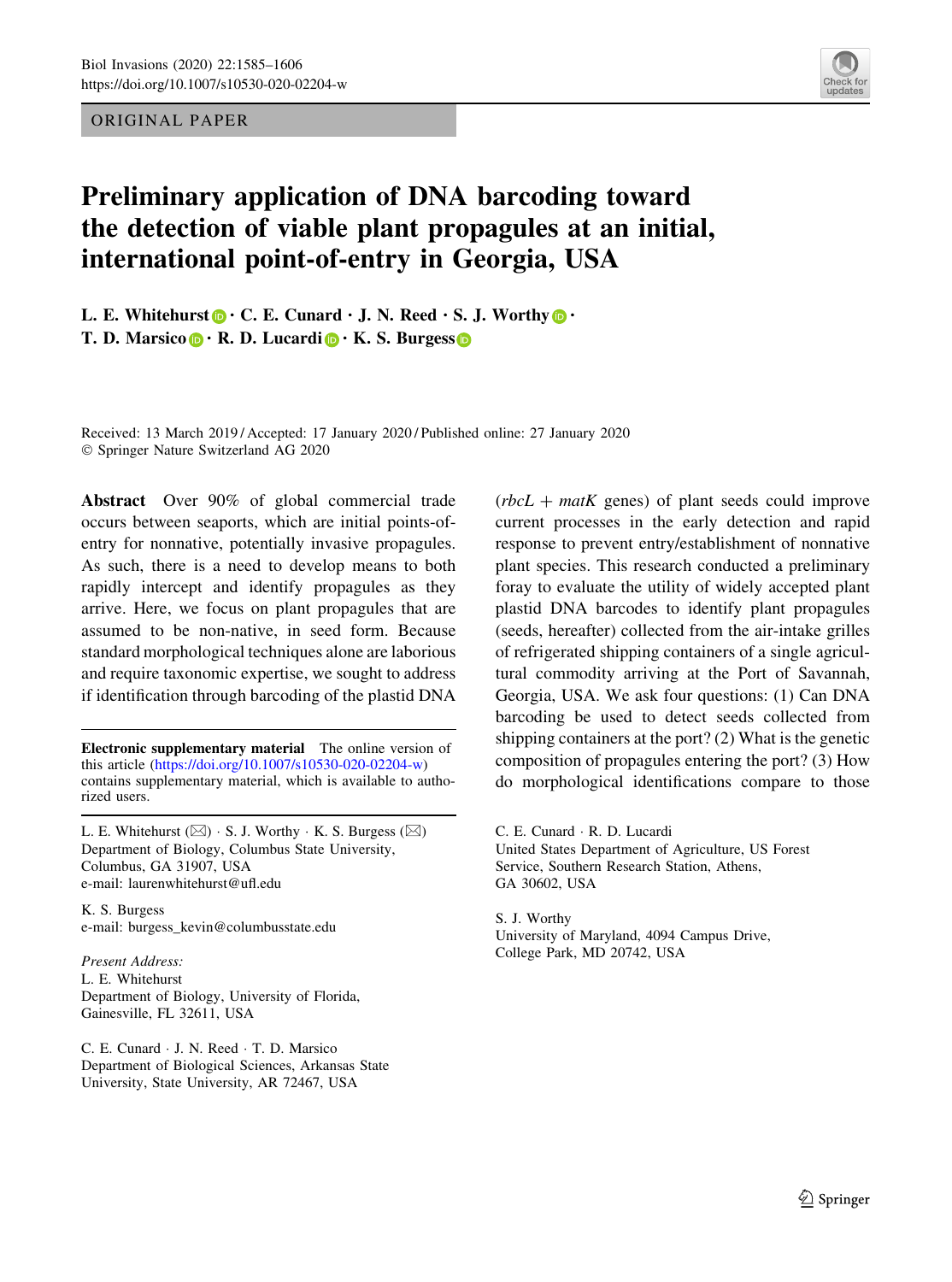based on genetic analysis? (4) Are nonnative invasive plant species present on shipping containers entering the Port of Savannah? This research collected 11,044 seeds from 628 refrigerated shipping containers between 2015 and 2017. Seeds were then morphologically sorted into Seed Types. Barcoding of the matK and rbcL gene regions of the plastid genomes directly isolated from seeds resulted in poor amplification. This is likely due to a host of potential confounding factors. Therefore, we germinated seeds and utilized leaf-tissues for sequencing of these two gene regions. From BLASTn analyses, results returned top hits for a variety of species, with up to 22 possible nonnative plant species and one definite Federal Noxious Weed. This work investigates the interception application of DNA barcoding to improve agro- and bio-security issues posed by nonnative and invasive species. Though this study required the germination of the seeds to obtain leaf-tissue suitable for our DNA barcoding method, we effectively demonstrated seed viability. Our seed identification process was lengthy and understandably not feasible for real-time application. Therefore, we seek to improve our methods for future applications by testing other approaches that may better complement morphological identification. Next reasonable steps include improved extraction protocols, metabarcoding to generate DNA barcode sequences directly from groups of seeds harvested from shipping containers and implementing other next-generation sequencing techniques.

**Keywords** Biosecurity Invasive  $\cdot$  matK  $\cdot$  rbcL  $\cdot$ Propagule - Seed

## Introduction

Increasing globalization of national economies through the trade of commodities and finished products for consumption is one anthropogenic activity that has been shown to directly increase the abundance, diversity, and frequency of nonnative invasive plant species (NNIS, hereafter) due to their inadvertent transport and introduction (Westphal et al. [2008](#page-21-0); Hulme [2009](#page-20-0); Simberloff et al. [2013\)](#page-21-0). In many cases, the movement and subsequent establishment of NNIS plant propagules have a significant and negative impact on native plant populations (Lonsdale [1999](#page-21-0); Lockwood et al. [2005](#page-21-0); Colautti et al. [2006;](#page-19-0) Hietala et al. [2018\)](#page-20-0). The magnitude of this propagule pressure and the subsequent success of NNIS propagules can depend on the size and quantity of individual propagule tissues or individuals and the frequency of introduction events (Lockwood et al. [2005;](#page-21-0) Catford et al. [2009](#page-19-0)). The location of introduction also matters because abiotic and biotic factors contribute to the success or failure of propagule establishment, and therefore, nonnative species and invasion success (Catford et al. [2009;](#page-19-0) Cassey et al. [2018](#page-19-0)). Only recently has the relative importance of propagule pressure on the economic and ecological benefits of NNIS prevention versus mitigation been considered as part of invasive species management programs and improvement of governmental and/or regulatory interception programs (Colunga-Garcia et al. [2013](#page-19-0); Brockerhoff et al. [2014](#page-19-0); Cassey et al. [2018\)](#page-19-0).

Seaports serve as a nexus point of global trade between continents for NNIS propagule transport and introduction, in addition to the target trade commodities (Blackburn et al. [2015\)](#page-19-0). As such, seaports experience high quantities of propagule pressure of NNIS and other nonnative, but potentially less impactful species. It has been shown that propagules are often passively transported in high frequency and in large quantities on shipping containers (Epanchin-Niell [2017](#page-20-0)). The terrestrial habitats associated with seaports, referred to here as 'industrial sites', experience substantial disturbance and activity for the purpose of trade, making them unique research sites to understand NNIS biodiversity and abundance at these points-of-entry. These industrial sites may provide a higher probability of introduction and establishment of nonnative propagules, which may then spread to natural and agricultural environments (Shea and Chesson [2002;](#page-21-0) MacDougall and Turkington [2005;](#page-21-0) Bradley et al. [2010;](#page-19-0) Szymura et al. [2018](#page-21-0)).

In the USA, the United States Customs and Border Protection (Department of Homeland Security; USCBP, hereafter) and the Animal and Plant Health Inspection Service-Plant Pest Quarantine (US Department of Agriculture; APHIS-PPQ, hereafter) work together with the port authority to intercept, collect, identify, and decontaminate potentially viable NNIS of all taxa. These agencies are currently experiencing reduced personnel and capacity while concurrently experiencing increasing trade volumes (Georgia Ports Authority [2019\)](#page-20-0). Therefore, we identified a need to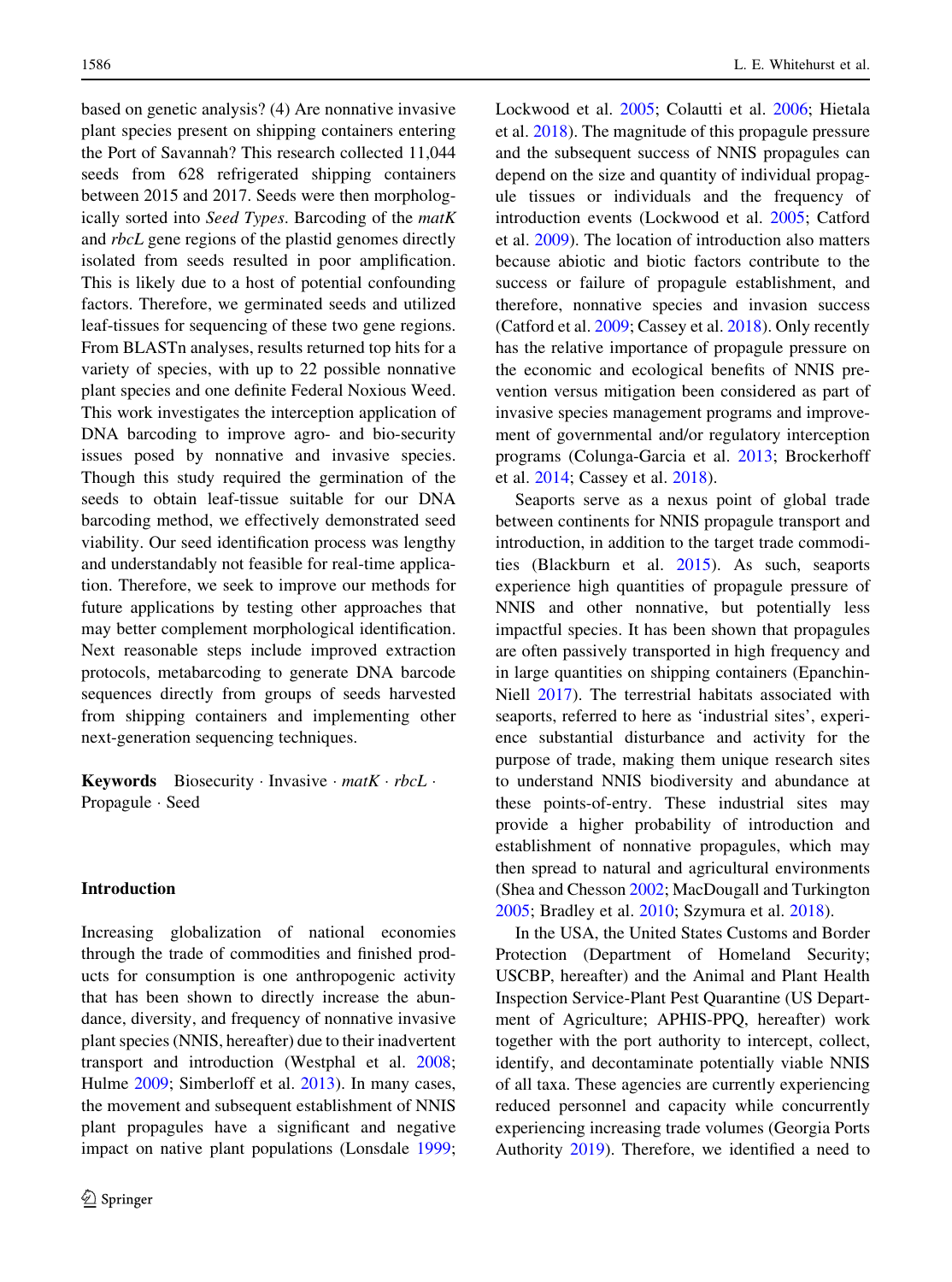find more rapid and/or innovative applications for research to develop and test methods for plant propagule collection/sampling, detection, and identification. Additionally, there is a need to make this information more rapidly transmittable to field personnel. Phytosanitary protocols vary from nation to nation, and options for decontamination of potentially damaging propagules and live organisms are limited (Lucardi [2015,](#page-21-0) personal correspondence; Jones and Seghetti [2015;](#page-20-0) Hallman and Loaharanu [2016](#page-20-0)). Furthermore, the collection of plant propagules (seeds, hereafter) is limited, due mostly to their cryptic nature (i.e., small size and/or lack of identifying structures), and downstream identification is time-consuming and poses challenges for the regulatory agencies tasked with NNIS prevention and interception inspections at seaports and other international points-of-entry (USCBP and USDA, APHIS-PPQ).

Internationally, wealthier nations experience more nonnative plant richness due to increased importation (Hulme [2009\)](#page-20-0). Cargo shipping is often an underestimated, extremely large source of products with an estimated 90% of global trade occurring via ocean ways (Hulme [2009](#page-20-0)). The Port of Savannah located in the State of Georgia, USA, is owned and operated by the Georgia Ports Authority. This seaport and initial international point-of-entry for shipping containers has averaged 14.6% per annum growth in the volume of containers handled and is the largest single container terminal in North America (GPA [2019](#page-20-0)). Over 4.35 million TEUs (trade equivalent units, 20-ft container volume standard) were handled in fiscal year 2018 alone (GPA [2019](#page-20-0)). The number of cryptically hitchhiking nonnative propagules can be high both in number and frequency simply from the international exchange of finished and agricultural commodities based on the number of shipping containers handled annually alone. This highlights an immediate need for the development and application of novel and/or innovative methodology to detect, identify, and quarantine viable NNIS propagules.

Typically, intercepted botanical material is identified using morphological methods. Morphological plant identification techniques are time consuming, require a high level of botanical expertise, and in some cases, are unable to delineate species or even genera (Hebert et al. [2003;](#page-20-0) Hajibabaei et al. [2007](#page-20-0); Liu et al. [2017\)](#page-20-0). A technique that may be used for the detection and identification of intercepted seeds from shipping containers is DNA barcoding. This molecular technique, based on sequence variation in short, standardized regions of the plant genome provides a molecular basis to identify specimens through variation and conservation of nucleotides (Hebert et al. [2003;](#page-20-0) CBOL Plant Working Group [2011](#page-19-0); Coissac et al. [2016\)](#page-19-0). For terrestrial plant species, a two-locus universal DNA barcode composed of the  $rbcL + matK$  gene regions of the plant genome has been successful at the documentation and identification of species composition and diversity of local (Kress and Erickson [2007](#page-20-0); Burgess et al. [2011](#page-19-0)) and regional (de Vere et al. [2012](#page-19-0); Braukmann et al. [2017](#page-19-0)) floras. Furthermore, DNA barcoding has the potential to provide rapid and accurate identifications of unknown organisms (Hollingsworth [2011;](#page-20-0) Hollingsworth et al. [2011\)](#page-20-0), which can be very helpful in cases where identification based on morphology may be particularly challenging due to cryptic and/or ephemeral characteristics (Kress et al. [2015;](#page-20-0) Vassou et al. [2015](#page-21-0)), such as root-tissue (Kesanakurti et al. [2011;](#page-20-0) Jiao et al. [2018;](#page-20-0) Meiklejohn et al. [2018\)](#page-21-0), leaf fragments (Kress et al. [2005](#page-20-0); MacIvor [2016\)](#page-21-0), and seeds (Fang et al. [2016;](#page-20-0) Ghorbani et al. [2017\)](#page-20-0). Given its ability to identify plant species with small amounts of plant tissue, the process of DNA barcoding may be an ideal tool for identification and improved interception of nonnative propagules at seaports prior to long-distance overland distribution post-establishment (Blackburn et al. [2015](#page-19-0)). Yet, to our knowledge, the efficacy of the use of DNA barcoding in this context has rarely been empirically tested in this field (Kress [2017](#page-20-0)).

The overarching goal of this research was to test the potential efficacy and accuracy of plant DNA barcoding to identify plant propagules for potential application by governmental, regulatory agencies in the USA, and to improve the prevention of nonnative plant species introductions, and subsequent establishment at ports-of-entry, such as seaports. This study focused on testing the relative success or failure of DNA barcoding of two plastid regions of plants from seeds and from subsequently germinated seedlings from the Port of Savannah. We utilized the combination of the  $rbcL + matK$  gene regions for this preliminary screening and testing of potential specificity of identification, relative success in amplification, and potential application for large-scale deployment on plant propagules. This study sought to address the following questions: (1) Can DNA barcoding be used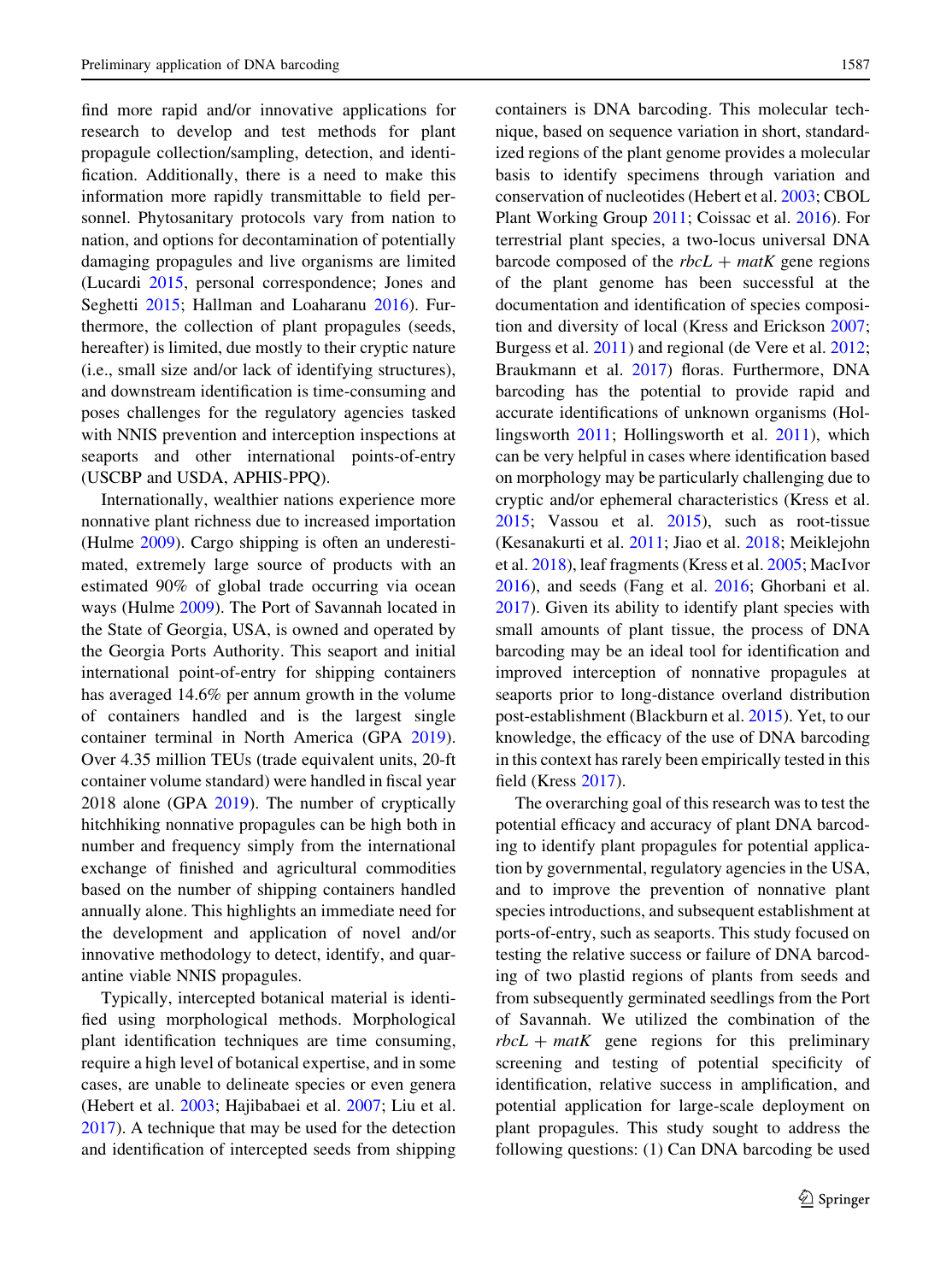to detect plant propagules (seeds) collected from shipping containers at the port?, (2) What is the genetic composition of propagules entering the port?, (3) How do morphological identifications compare to those based on genetic analysis?, and (4) Are nonnative invasive plant species present on shipping containers entering the Port of Savannah? The climate at the Port of Savannah (Georgia, USA) is subtropical (Long et al. [2007](#page-21-0)) and the port is frequently visited by agricultural shipping containers originating from tropical regions. These climatic conditions may be an optimal habitat for new taxa to establish in the already disturbed substrate available on the port terminal. Recent floristic surveys of the Port of Savannah indicate that  $> 30\%$  of the plant species present on-site are nonnative species (Lucardi et al. in review), which underscores the importance of seaports being potential points-of-entry for nonnative, and potentially invasive plant species. From this research, we then explore future work for practical utilization of DNA barcoding for the detection, identification, and interception of nonnative plant propagules entering seaports or other international points-of-entry.

# Methods

## Study site

This study was conducted at the Port of Savannah, Garden City Terminal (GCT, hereafter), located near Savannah, Georgia, USA  $(32^{\circ}07'42.5''N)$ 81°09'05.4"W). The GCT is the container terminal for the Port of Savannah and spans 485.6 hectares (1200 acres). The GCT provides the most novel infrastructure and capacity for refrigerated shipping containers on the Atlantic Coast of the USA, with the ability to accommodate 2016 individual containers (GPA [2019](#page-20-0)). The GPA developed and constructed this innovative refrigerated shipping container storage system, which stacks refrigerated containers associated with personnel-accessible, multi-story racks, equipped with the electrical power to provide the needed power to maintain requisite temperatures for imported commodities within refrigerated shipping containers (GPA [2019\)](#page-20-0). We chose to sample refrigerated shipping containers because they possess air intake grilles, metal grates, onto which debris and propagules can accumulate during their shipment history.

# Sampling

The utilization of DNA barcoding to identify plant propagules, introduced into the country via shipping containers, targeted a single agricultural commodity known to originate from a single port of origin in South America that was then trans-shipped (GPA [2019,](#page-20-0) personal correspondence). Trans-shipping is a means of reducing congestion at and around the Isthmus of Panama, where canal expansion and increased crossing costs make trans-shipping a cost and time efficient means of frequent and high-volume commodity transport. In this case, trans-shipping means that shipping containers, refrigerated or ambient (dry-boxes), are transported by a ship operating in the Pacific Basin then temporarily stored and plugged in at the Panama Canal container terminal, where containers are stored for a period of time, weather permitting (generally 24 to 72 h; GPA personal correspondence). A separate ship, which operates in the Atlantic and Gulf of Mexico Basin(s), then picks up these trans-shipped containers and finally arrives at the Garden City Terminal at the Port of Savannah; other eastern USA seaports are sometimes visited before or after the target commodity containers reach GCT in Savannah.

Sampling was conducted during two time periods: (1) August 2015 to February 2016 and (2) August 2016 to February 2017. These months are the import season for our target agricultural commodity into the USA from South America. The private entities associated with our data collection, the agricultural commodity, and the importers have been anonymized in our agreement with GPA, and this information does not meaningfully or directly contribute to answering the questions posed in this research. This preliminary research sought 2 years (seasons) of import data for this commodity as a test of conceptual implementation of DNA barcoding.

The GPA, in cooperation with the USCBP, provided access to a subsample of the target-containers, with parameters for sampling based on a combination of arrival projections into GCT and our accessibility to on-site refrigerated containers. Refrigerated shipping containers for our target agricultural commodity are generally on-port for less than 24 h before being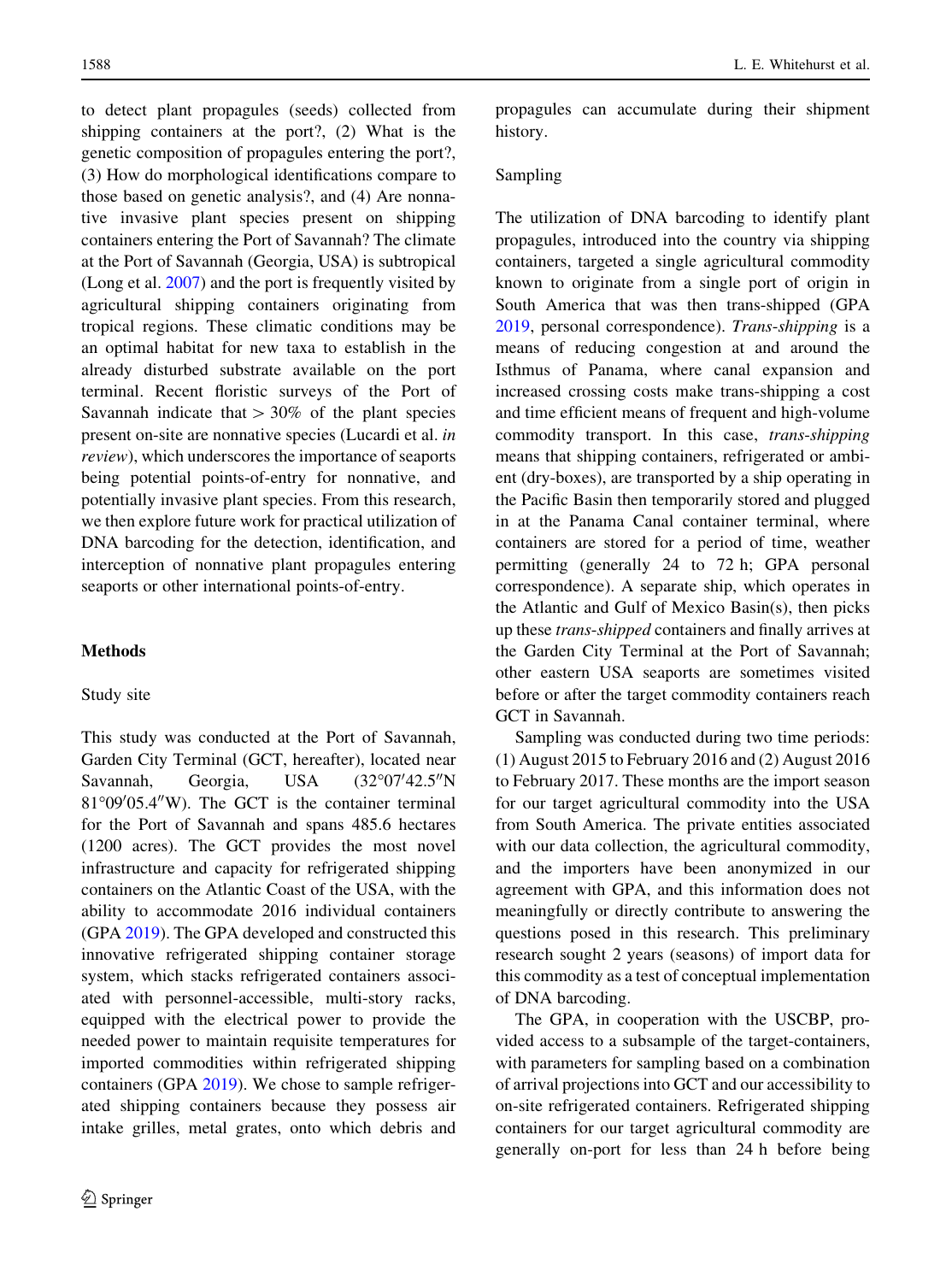transported off-site. According to GPA, containers could be transported as far as Chicago, Illinois, USA, by semi-truck within 24 to 48 h. During this short window of time when our targeted refrigerated containers were on-terminal, we would arrive at the GCT to sample the air-intake grille surface; we aimed for approximately 2-week intervals during each sampling period (Figure S1). The first sampling season consisted of 33 visits between August 2015 through March 2016, and the second sampling season, strongly influenced by Hurricane Matthew, consisted of fewer visits (14 sampling visits) from August 2016 through February 2017. During each visit, we used a backpack vacuum (110 V), with standard attachments, to access the air-intake grilles. The extension tube associated with the vacuum was fitted with fine, synthetic textile inserts, with an estimated pore size  $\lt$  0.2 mm, to capture as much of the debris off the air-intake grilles, including our focal research propagules, plant fruits/ seeds. After the sampling of each target container, the textile insert was placed into an individual plastic bag with internal labeling designations and a fresh cloth insert was inserted prior to vacuuming the next target container's air-intake grille. All individual plastic bags from each container were then placed in a larger, dateof-sample, plastic bag for downstream processing, including sorting based on rudimentary morphological characteristics.

Initially, large seed mixtures were sorted into morphotypes (i.e., Seed Types, hereafter) using stereo microscopes and rudimentary seed botanical taxonomic characteristics. Many Seed Types had very few representative fruits/seeds collected, and, in many cases, initial morphological assessments were difficult. Germination trials on samples of seeds allowed us to focus our efforts on identifying the five unique Seed Types that germinated in the greatest number. These morphological Seed Types were authoritatively identified (by Marsico and Reed) as: Type 1 (Saccharum spontaneum L.), Type 7 (originally mis-identified morphologically as *Tragopogon* sp., and subsequently confirmed as Typha sp.), Type 11 (Erechtites hieracifolia (L.) Raf.), Type 14 (Arundo donax L.), and Type 16 (Andropogon sp.).

#### DNA barcode analysis

Preliminary DNA barcoding trials on a subset of collected fruits/seeds were tested. Because the

barcoding of seeds is a destructive sampling process, we limited our preliminary assessment to two seeds from each of five Seed Types. DNA isolations were performed at the molecular facility at Columbus State University (CSU) in accordance with the protocols outlined in MP Biomedicals<sup>TM</sup> FastDNA<sup>TM</sup> SPIN KIT (MP Biomedicals, LLC 3 Hutton Center Drive Suite 100. Santa Ana, CA 92707). Polymerase Chain Reactions (PCRs) were conducted for two plastid loci, *rbcL* and *matK*, using two primers for each gene region: rbcL-F and rbcL-R; matK-xf and matK-MALP (Table S1 and S2). The primer sequences used and the required ingredients and temperature profiles for PCR can be found in Supplementary Table S1 and Table S2, respectively. Crude PCR products were sent to Functional Biosciences, Inc. (Functional Biosciences, Inc. 505 South Rosa Road, Suite 238, Madison, WI 53719) for sequencing using the same primers amplified during PCR reactions.

We were unable to generate high-quality, bidirectional DNA barcodes directly from the seeds so we subsequently germinated seeds for each Seed Type to generate enough high-quality plant material for DNA extraction and barcoding analysis to obtain identifications based on our two plastid DNA barcode regions. Seeds were germinated, grouped by Seed Type, at the USDA Forest Service, Southern Research Station, Forestry Sciences Laboratory (Athens, Georgia). Germination conditions were initially provided in petri dishes with distilled water-moistened filter paper. Dishes were checked and monitored daily for bacterial growth for a term of 14 days, after which seedlings were transferred to soil substrate (Sunshine Mix 1, Sun Gro, Sun Gro Horticulture, 770 Silver Street, Agawam, MA 01001) and into 4-in plastic pots for further growth. When seedlings produced more than the first set of true seed-leaves, approximately  $1$ -cm<sup>2</sup> of leaftissue was sampled, stored in a #1 size coin envelope, and placed in silica gel, with indicator, to dry. DNA isolations, PCR, and sequencing protocols followed those outlined for seeds stated above (Table S1 and S2).

#### Sequencing assembly and bioinformatic analysis

Sequence editing and base calling were conducted in Geneious 11.1.3 (Kearse et al. [2012](#page-20-0)). Forward and reverse sequences were assembled into contiguous DNA barcodes using De Novo assembly. Each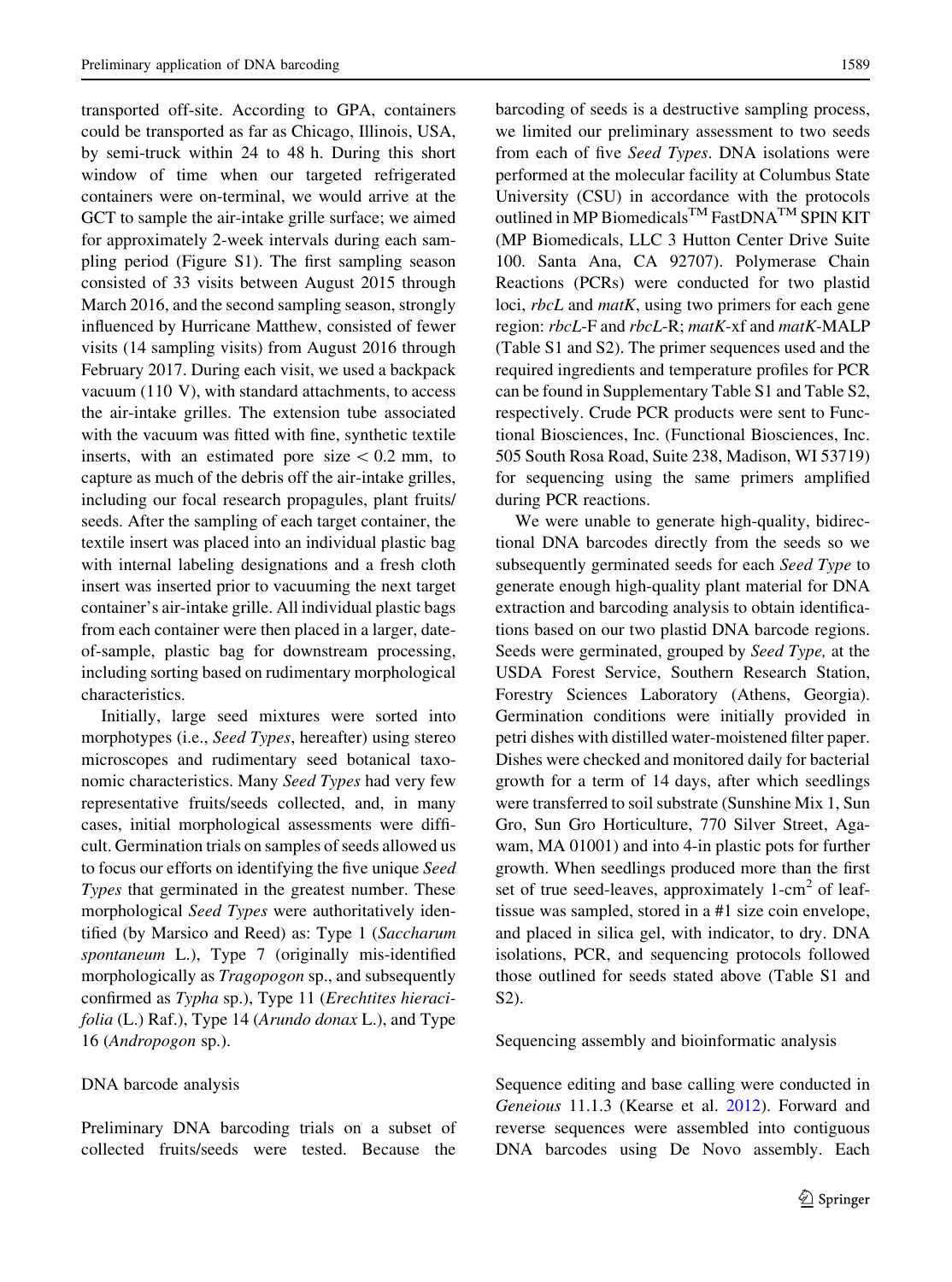individual DNA barcode for both sequenced loci was queried to GenBank [\(https://www.ncbi.nlm.nih.gov/](https://www.ncbi.nlm.nih.gov/genbank/) [genbank/](https://www.ncbi.nlm.nih.gov/genbank/)) using BLASTn (Basic Local Alignment Search Tool) analysis. All queries were assessed for 100% identical matches to GenBank with the highest bit score (a combination of sequence length and percentage identity). The resulting identifications with the highest bit score and 100% match were selected to represent the identification of each Seed Type from our sample collections. In cases where multiple species returned a 100% match to the query, all species were listed as possible molecular identifications of the queried sequence. The presence and quality of sequences available on GenBank certainly varies, so we ensured there were representative sequences for each proposed morphological identification. In cases where the seeds were identified to genus, BLAST results returned many species, often within that genus.

## Results

#### Sample recovery

Over the course of two sampling seasons, we collected a total of 11,044 seeds from the air-intake grilles of 628 refrigerated shipping containers of our targeted agricultural commodity entering GCT at the Port of Savannah. The first sampling season, August 2015– February 2016 (Year 1), 5537 seeds were collected, 11 types/seed groups determined, and 331 containers sampled over 15 sampling dates. The second season, August 2016–February 2017 (Year 2), 5507 seeds were collected, 22 types/seed groups determined from 297 containers over 14 sampling dates. In all cases, we were unable to generate high-quality, bidirectional DNA barcodes directly from the seeds, possibly due to low DNA yields or PCR inhibitors to amplification and/or sequencing. We controlled for and were able to exclude contamination due to PCR or isolation processes due to the use of blanks in our extractions. The sequences received from singular seeds were very messy, and when queried to GenBank using BLASTn resulted in Musa sp., potentially a contaminant from the environment where the containers were housed. Due to the failed sequencing of the seeds, we germinated seeds for each Seed Type. In total, we were able to successfully germinate five Seed Types (represented in unequal sample sizes by a total 90

seedlings), on which we conducted DNA barcoding: Types 1, 7, 11, 14, and 16.

#### Sequence recovery

In total, 90 seedlings across five Seed Types were sequenced for our two selected plastid gene regions, rbcL and matK. A total of 157 barcodes were generated from a possible total of 180 sequences (87% sequence recovery), with the overall percentage sequencing success for rbcL (93%), higher than that for matK (81%). Among the different Seed Types, Type 16 had the greatest sequencing success (94%), with 16 specimens generating 30 barcodes, whereas Type 11 had the lowest (67%; 9 specimens generating 12 barcodes) (Fig. [1\)](#page-6-0). Intermediate values were found for Type 1 (92%; 26 specimens generating 48 barcodes), Type 7 (80%; 18 specimens generating 29 barcodes), and Type 14 (90%; 21 specimens generating 38 barcodes) (Fig. [1](#page-6-0)). Among Seed Types, the sequence recovery rate varied between the two loci (Fig. [1](#page-6-0)). Types 1 and 16 resulted in the highest sequencing success rate for  $rbcL$  (100%), but rates for  $m \alpha t K$  for each of these types were lower, 85% and 88%, respectively (Fig. [1\)](#page-6-0). Type 11 had the lowest sequencing success rate for both  $rbcL$  (78%) and  $matK$ (56%), and intermediate values for both gene regions were found for the *Seed Types* 14 and 16 (Fig. [1\)](#page-6-0).

## Genetic identification

Overall, DNA barcode sequencing of the 90 seedlings yielded 18 unique genetic haplotypes (Fig. [2;](#page-7-0) Fig. S2, Table S3). The number of unique haplotypes recovered for the barcode *matK* ( $N = 10$ ) was higher than that for the barcode  $rbcL$  (N = 8) (Table S3; Fig. [1a](#page-6-0), b). The number of haplotypes for each gene region varied among Seed Types (Fig. [3](#page-8-0)). In all cases the number of haplotypes detected for each Seed Type was higher for the  $matK$  gene region than  $rbcL$ , except for Type 11 (Fig. [3](#page-8-0)). We found that the Port of Savannah is a potential point-of-entry for NNIS; in total, we detected four haplotypes with sequences returning matches for NNIS; (Table [1](#page-9-0)). BLAST results from our pilot study at the Port of Savannah returned top hits for a variety of species, with up to 22 possible nonnative plant species and one definite Federal Noxious Weed identified as Imperata cylindrica (L.) Raeusch. among the top matches for two haplotypes and 55 nonnative species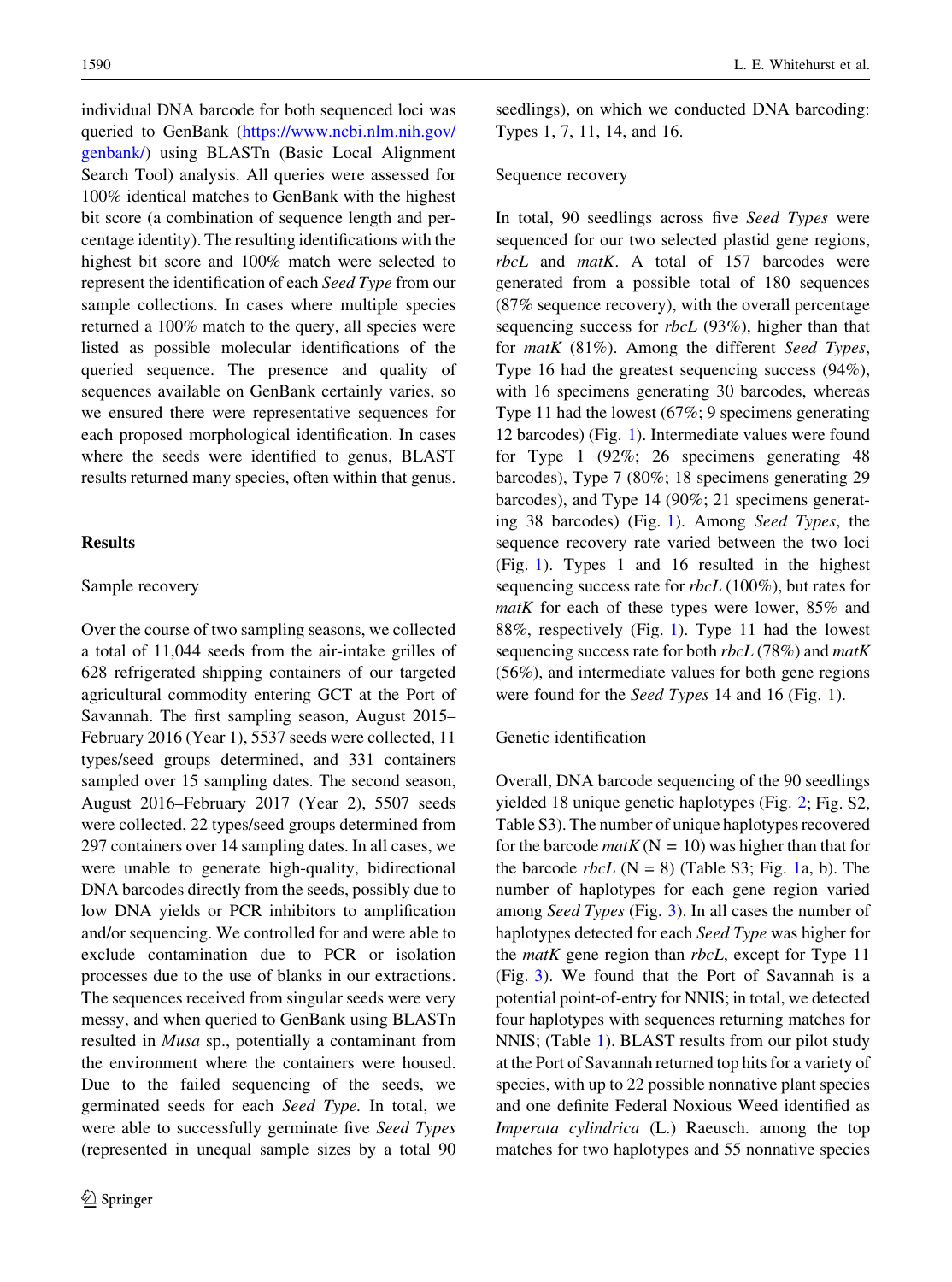<span id="page-6-0"></span>

Fig. 1 Sequencing success for two different plastid loci, rbcL (black bars) and  $matK$  (gray bars) sequenced for five different Seed Types collected from cargo shipping containers at the Port of Savannah, Georgia, USA. Seed Type number and sample size along with a representative picture are included below and

that may be of concern (Table [1\)](#page-9-0) (Federal Noxious Weed List [2019](#page-20-0)). We also found Saccharum spontaneum L., a Federal Noxious Weed, in high abundance with high germination rates entering on refrigerated shipping containers at the Port of Savannah.

Further BLASTn analyses of the sequences on GenBank revealed that the haplotypes detected from GCT at the Port of Savannah spanned three plant families and 19 genera (Table [1\)](#page-9-0). All 26 sequences generated from Type-1 seedlings matched Poaceae (Table [1](#page-9-0); Fig. [2](#page-7-0)). Two rbcL haplotypes were found for Type-1 seeds, where 21 sequences equally matched species in the genera Eulalia, Hemisorghum, Imperata, Lasiorhachis, Miscanthus, Psuedosorghum, Saccharum, and Sorghum; five of the 26 Type-1 barcodes equally matched Phragmites australis (Cav.) Trin. ex Steud. and P. mauritianus Kunth. (Table [1](#page-9-0)). For the matK gene region, Type-1 identifications were based on four unique haplotypes, two of which equally matched three Phragmites species and another that equally matched three Saccharum species; the remaining haplotype equally matched species spanning six genera (Table [1\)](#page-9-0). All the Type-7  $rbcL$  and  $matK$ haplotypes were equally identified to the genus Typha (Typhaceae), although two of the  $matK$  haplotypes

above each set of bars, respectively. From left to right, the Seed Types were identified morphologically as Saccharum spontaneum L. (1), Typha sp. (7), Erechtites hieracifolius (L.) Raf. ex DC. (11), Arundo donax L. (14), and Andropogon sp. (16)

were identified to species: *T. latifolia* L. and *T.* angustifolia L. (Table [1](#page-9-0); Fig. [2](#page-7-0)). All Type-11 identifications were identified to family, Asteraceae, based on either  $rbcL$  or matK haplotypes (Table [1;](#page-9-0) Fig. [2](#page-7-0)). Of the four Type-11 rbcL haplotypes, one was identified to the genus Conyza, another to two genera (Conzya and Erigeron), with the remaining two haplotypes equally matching species from three genera (Aster, Conyza, and Erigeron) (Table [1](#page-9-0)). Identifications based on the rbcL and matK gene regions for Type 14 were all identified as species of *Phragmites* (Poaceae), where one matK haplotype was identified as Phragmites australis L. (Table [1](#page-9-0); Fig. [2\)](#page-7-0). All Type 16 haplotypes were identified as Poaceae, where the sole rbcL haplotype equally matched species from nine genera and the two *matK* haplotypes matched species within the genus Andropogon (Table [1;](#page-9-0) Fig. [2](#page-7-0)).

#### **Discussion**

# Sequence recovery

We aimed to develop a process to rapidly detect potentially nonnative invasive (NNIS) plant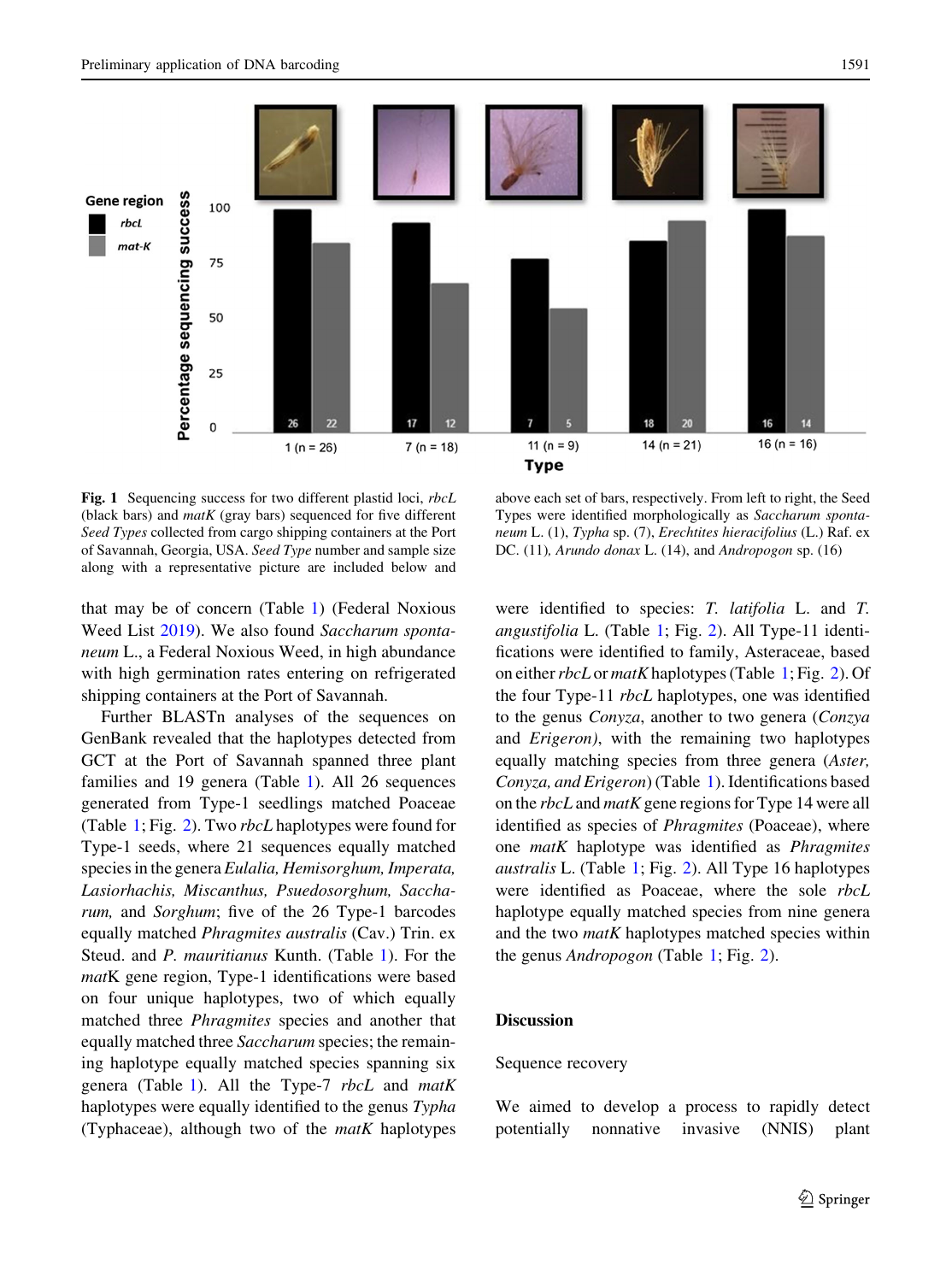<span id="page-7-0"></span>Fig. 2 Cladograms depicting genetic relationships among haplotypes detected for seeds collected from refrigerated shipping containers at the Port of Savannah, Georgia, USA. In total, a eight unique haplotypes were found for the rbcL gene region and b ten unique haplotypes were found for the matK gene region. This figure was made using FigTree v1.4.3 with scale bars at the bottom representing the percentage of genetic variation between species with Ginkgo biloba L. as the outgroup

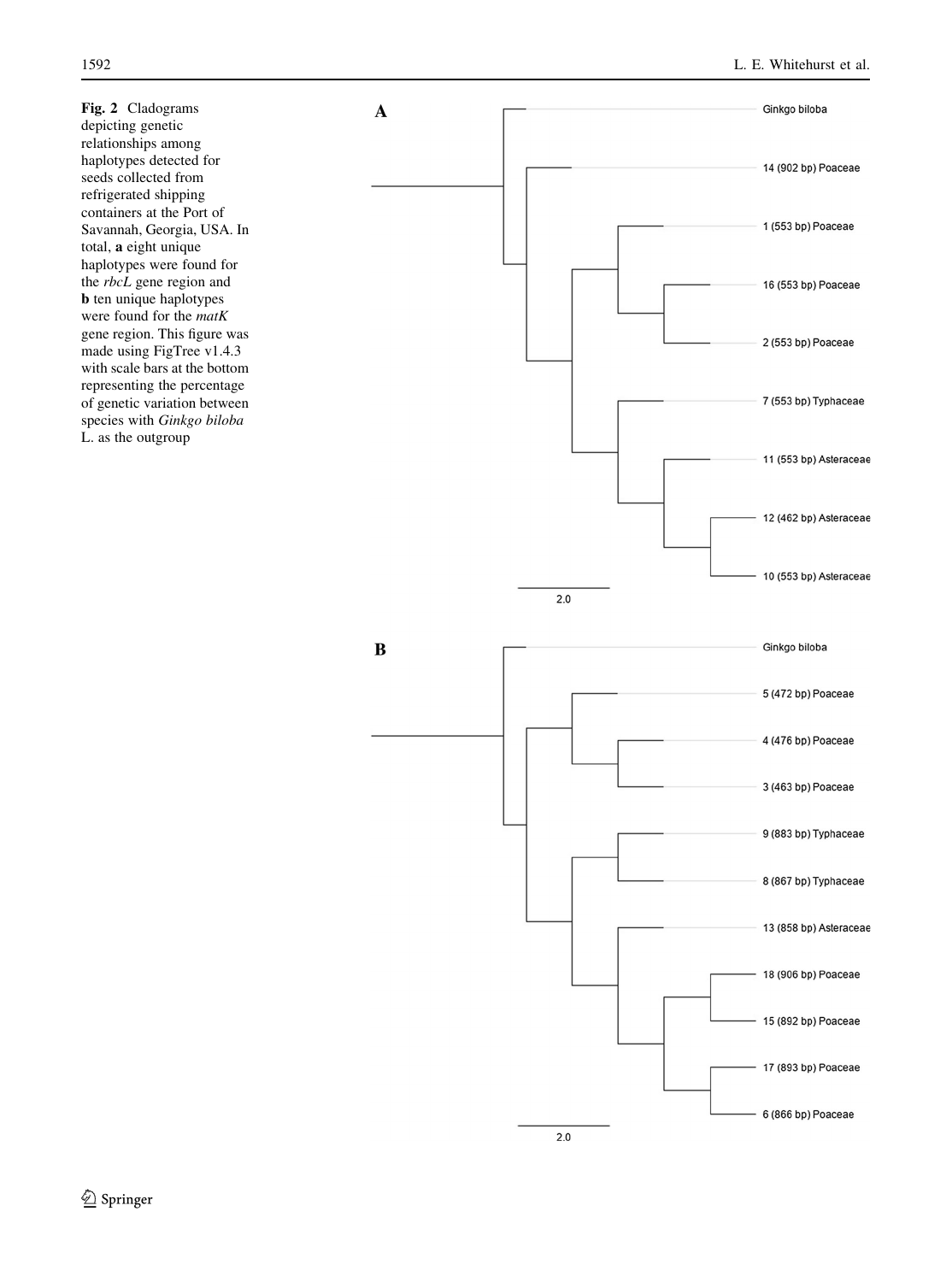<span id="page-8-0"></span>

Fig. 3 The number of unique *rbcL* (black bars) and *matK* (gray bars) haplotypes detected from propagules collected on refrigerated shipping containers entering the port of Savannah, Georgia, USA. The number of haplotypes varied among the five Seed Types that were identified at the port based on morphology

alone. From left to right, the Seed Types were identified morphologically as Saccharum spontaneum L. (1), Typha sp. (7), Erechtites hieracifolius (L.) Raf. ex DC. (11), Arundo donax L. (14), and Andropogon sp. (16)

propagules (seeds) entering the Port of Savannah on refrigerated shipping containers' air-intake grilles. Our grand goal was to directly obtain DNA barcodes from seeds collected from the GCT on the Port of Savannah. However, our preliminary attempt for the DNA barcoding of seeds indicated that substantial methodological rationale needed to be addressed. Regardless, the aim was also to provide identifications of seeds collected during their hitchhike to the agencies and cooperators. Our effort to conduct DNA barcoding (of regions  $rbcL$  and  $matK$ ) directly from seeds resulted in low or unsuccessful yields of high-quality DNA. The majority of collected seeds were small and inconspicuous, likely resulting in their ability to be windborne and affixed to air-intake grilles on the refrigerated shipping containers. In the few cases where we extracted detectable DNA, we found that contamination/inhibitors contributed to PCR and/ or sequencing failure. We posit that contamination was likely due to chaff, fungal symbionts, chemical contaminants, or other debris (biological and otherwise) attached to the seeds prior to isolation. Although successful DNA barcoding of seeds has been accomplished in other studies, most focused on a particular

species (Shahzadi et al. [2010;](#page-21-0) Gizmondi et al. [2012\)](#page-20-0) or genus (Fang et al. [2016\)](#page-20-0), and few standardized protocols exist across a broad range of plant taxa (Rogers and Bendich [1988;](#page-21-0) Cristina et al. [2017](#page-19-0)). Obtaining high-quality DNA as well as resulting amplified PCR products and sequences from seeds appears to be a widespread challenge (Meng and Feldman [2010;](#page-21-0) Demeke et al. [2012;](#page-20-0) Li and Trick [2018\)](#page-20-0). Given that seeds collected from shipping containers at a seaport are most likely to be of unknown species composition, it seems reasonable that before a broad scale DNA barcoding pipeline for the genetic identification of seeds can be implemented, further and more extensive, empirical trials on DNA barcoding of seeds across a broad range of plant taxa is a reasonable next step.

Our approach was able to successfully germinate and recover DNA barcode sequences from 90 seeds collected at the seaport from leaf-tissue of successfully germinated seedlings. Our sequence recovery rates were higher, in general, for the *rbcL* gene region (93%) than that for *matK* (81%), comparable to a broad range of other studies (Kress et al. [2010](#page-20-0); Burgess et al. [2011;](#page-19-0) Chen et al. [2015](#page-19-0); Braukmann et al.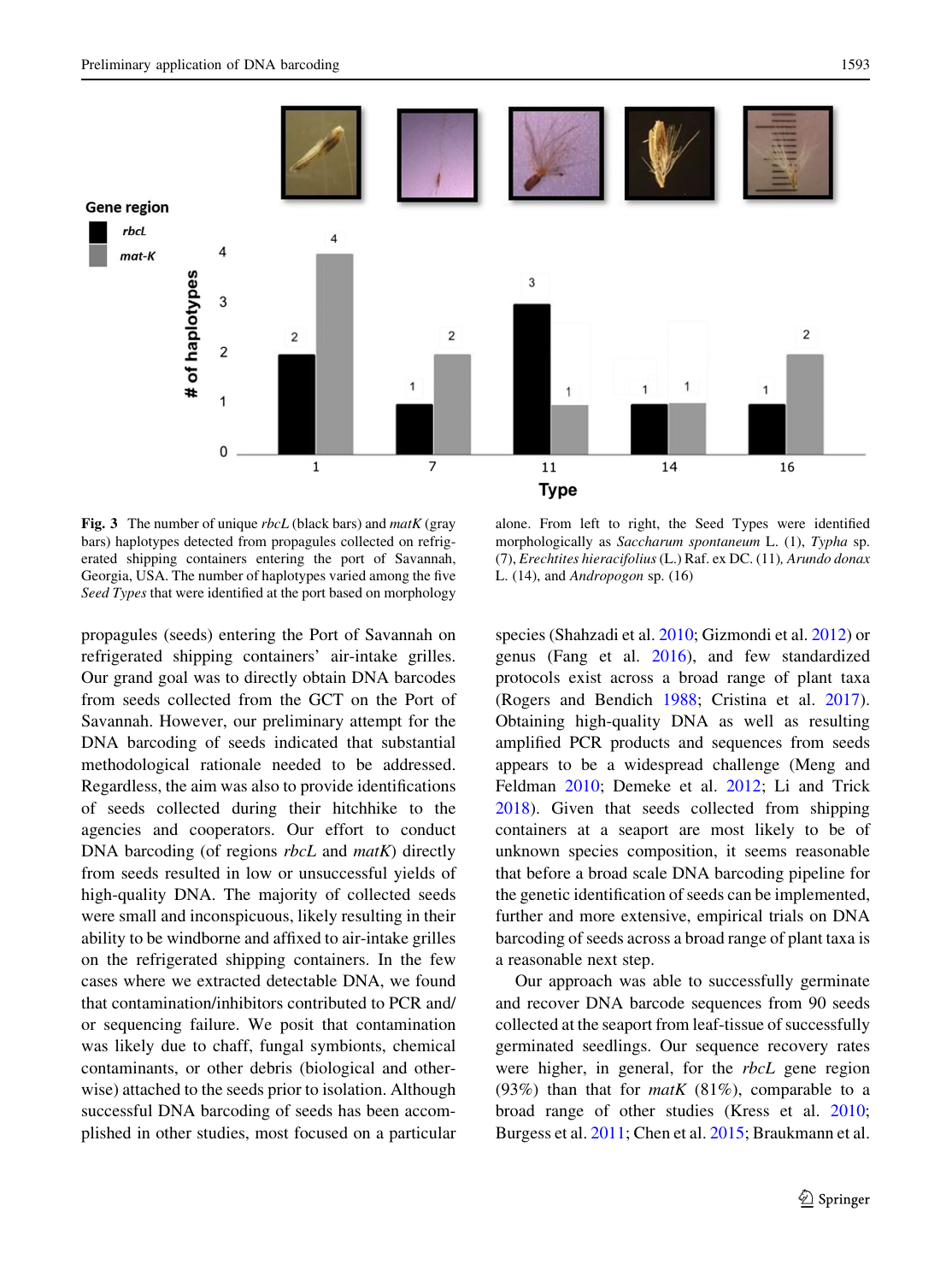| Seed<br>type | Morphological ID                 | Haplotype<br>(length bp) | Family  | <b>Species</b>                                                      | Percent<br>Match | Match<br>Score |
|--------------|----------------------------------|--------------------------|---------|---------------------------------------------------------------------|------------------|----------------|
| 1            | Poaceae: Saccharum<br>spontaneum | $rbcL-1(553)$            | Poaceae | Phragmites australis (Cav.) Trin. ex Steud                          | 100              | 1022           |
| 1            | Poaceae: Saccharum<br>spontaneum | $rbcL-1(553)$            | Poaceae | <i>Phragmites mauritianus Kunth</i>                                 | 100              | 1022           |
| 1            | Poaceae: Saccharum<br>spontaneum | $rbcL-2(553)$            | Poaceae | Eulalia siamensis Bor                                               | 100              | 1022           |
| 1            | Poaceae: Saccharum<br>spontaneum | $rbcL-2(553)$            | Poaceae | Eulalia quadrinervis (Hack.) Kuntze                                 | 100              | 1022           |
| 1            | Poaceae: Saccharum<br>spontaneum | $rbcL-2(553)$            | Poaceae | Hemisorghum mekongense (A.Camus)<br>C.E.Hubb                        | 100              | 1022           |
| 1            | Poaceae: Saccharum<br>spontaneum | $rbcL-2(553)$            | Poaceae | $*Imperata$ cylindrica $(L.)$                                       | 100              | 1022           |
| 1            | Poaceae: Saccharum<br>spontaneum | $rbcL-2(553)$            | Poaceae | Lasiorachis hildebrandtii (Hack.) Stapf                             | 100              | 1022           |
| 1            | Poaceae: Saccharum<br>spontaneum | $rbcL-2(553)$            | Poaceae | Miscanthus capensis (Nees) Andersson                                | 100              | 1022           |
| 1            | Poaceae: Saccharum<br>spontaneum | $rbcL-2(553)$            | Poaceae | Miscanthus floridulus (Labill.) Warb. ex<br>K.Schum. & Lauterb      | 100              | 1022           |
| 1            | Poaceae: Saccharum<br>spontaneum | $rbcL-2(553)$            | Poaceae | Miscanthus giganteus J.M. Greef & Deuter ex<br>Hodkinson & Renvoize | 100              | 1022           |
| 1            | Poaceae: Saccharum<br>spontaneum | $rbcL-2(553)$            | Poaceae | Miscanthus junceus (Stapf) Pilg                                     | 100              | 1022           |
| 1            | Poaceae: Saccharum<br>spontaneum | $rbcL-2(553)$            | Poaceae | Miscanthus sacchariflorus (Maxim.) Hack                             | 100              | 1022           |
| 1            | Poaceae: Saccharum<br>spontaneum | $rbcL-2(553)$            | Poaceae | Miscanthus sinensis subsp. condensatus (Hack.)<br>T. Koyama         | 100              | 1022           |
| 1            | Poaceae: Saccharum<br>spontaneum | $rbcL-2(553)$            | Poaceae | Miscanthus sinensis var. purpurascens<br>(Andersson) Matsum         | 100              | 1022           |
| 1            | Poaceae: Saccharum<br>spontaneum | $rbcL-2(553)$            | Poaceae | Miscanthus sinensis subsp. sinensis                                 | 100              | 1022           |
| 1            | Poaceae: Saccharum<br>spontaneum | $rbcL-2(553)$            | Poaceae | Miscanthus transmorrisonensis Hayata                                | 100              | 1022           |
| 1            | Poaceae: Saccharum<br>spontaneum | $rbcL-2(553)$            | Poaceae | Psuedosorghum fasciculare (Roxb.) A.Camus                           | 100              | 1022           |
| 1            | Poaceae: Saccharum<br>spontaneum | $rbcL-2(553)$            | Poaceae | Saccharum hildebrandtii (Hack.) Clayton                             | 100              | 1022           |
|              | Poaceae: Saccharum<br>spontaneum | $rbcL-2(553)$            |         | Poaceae Saccharum hybrid cultivar                                   | 100              | 1022           |
| 1            | Poaceae: Saccharum<br>spontaneum | $rbcL-2(553)$            | Poaceae | Saccharum spontaneum L.                                             | 100              | 1022           |
| 1            | Poaceae: Saccharum<br>spontaneum | $rbcL-2(553)$            | Poaceae | Sorghum arundinaceum (Desv.) Stapf                                  | 100              | 1022           |
| $\mathbf{1}$ | Poaceae: Saccharum<br>spontaneum | $rbcL-2(553)$            | Poaceae | Sorghum bicolor (L.) Moench                                         | 100              | 1022           |
| 1            | Poaceae: Saccharum<br>spontaneum | $rbcL-2(553)$            | Poaceae | Sorghum drummondii (Nees ex Steud.) Millsp.<br>& Chase              | 100              | 1022           |
| 1            | Poaceae: Saccharum<br>spontaneum | $rbcL-2(553)$            | Poaceae | Sorghum halepense (L.) Pers                                         | 100              | 1022           |

<span id="page-9-0"></span>Table 1 Genetic identification of 18 haplotypes detected from seed propagules collected from refrigerated shipping containers intercepted at the port of Savannah, Georgia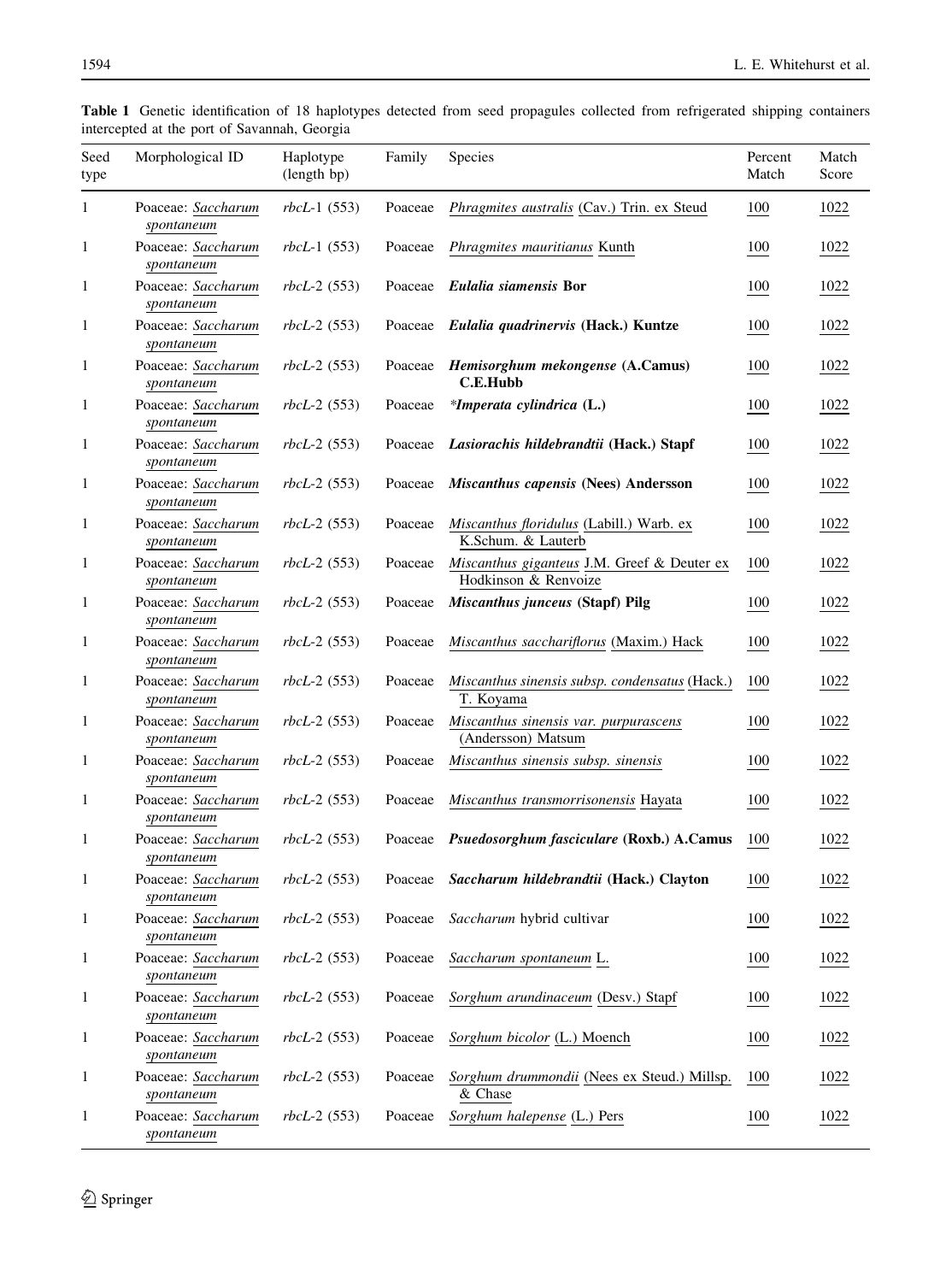Table 1 continued

| Seed<br>type | Morphological ID                 | Haplotype<br>(length bp) | Family  | Species                                                             | Percent<br>Match | Match<br>Score |
|--------------|----------------------------------|--------------------------|---------|---------------------------------------------------------------------|------------------|----------------|
| 1            | Poaceae: Saccharum<br>spontaneum | $rbcL-2(553)$            | Poaceae | Sorghum propinguum (Kunth) Hitchc                                   | 100              | 1022           |
| $\mathbf{1}$ | Poaceae: Saccharum<br>spontaneum | $rbcL-2(553)$            | Poaceae | Sorghum timorense (Kunth) Buse                                      | 100              | 1022           |
| $\mathbf{1}$ | Poaceae: Saccharum<br>spontaneum | $matK-3$ (476)           | Poaceae | Phragmites australis (Cav.) Trin. ex Staustra                       | 100              | 880            |
| 1            | Poaceae: Saccharum<br>spontaneum | $matK-3$ (476)           | Poaceae | Phragmites japonicus Steud                                          | 100              | 880            |
| $\mathbf{1}$ | Poaceae: Saccharum<br>spontaneum | matK-3 (476)             | Poaceae | P. mauritianus Kunth                                                | 100              | 880            |
| 1            | Poaceae: Saccharum<br>spontaneum | $matK-4$ (463)           | Poaceae | Phragmites japonicus Steud                                          | 100              | 856            |
| $\mathbf{1}$ | Poaceae: Saccharum<br>spontaneum | $matK-4$ (463)           | Poaceae | Phragmites australis (Cav.) Trin. Ex Steud.                         | 100              | 856            |
| $\mathbf{1}$ | Poaceae: Saccharum<br>spontaneum | $matK-5$ (472)           | Poaceae | Hemisorghum mekongense (A.Camus)<br>C.E.Hubb                        | 100              | 872            |
| $\mathbf{1}$ | Poaceae: Saccharum<br>spontaneum | $matK-5$ (472)           | Poaceae | *Imperata cylindrica L.,                                            | 100              | 872            |
| 1            | Poaceae: Saccharum<br>spontaneum | $matK-5$ (472)           | Poaceae | Miscanthus capensis (Nees) Andersson                                | 100              | 872            |
| 1            | Poaceae: Saccharum<br>spontaneum | $matK-5$ (472)           | Poaceae | Miscanthus floridulus (Labill.) Warb. ex<br>K.Schum. & Lauterb      | 100              | 872            |
| 1            | Poaceae: Saccharum<br>spontaneum | $matK-5$ (472)           | Poaceae | Miscanthus giganteus J.M. Greef & Deuter ex<br>Hodkinson & Renvoize | 100              | 872            |
| 1            | Poaceae: Saccharum<br>spontaneum | $matK-5$ (472)           | Poaceae | Miscanthus junceus (Stapf) Pilg                                     | 100              | 872            |
| $\mathbf{1}$ | Poaceae: Saccharum<br>spontaneum | $matK-5$ (472)           | Poaceae | Miscanthus sacchariflorus (Maxim.) Hack                             | 100              | 872            |
| $\mathbf{1}$ | Poaceae: Saccharum<br>spontaneum | $matK-5$ (472)           | Poaceae | Miscanthus sinensis Andersson                                       | 100              | 872            |
| $\mathbf{1}$ | Poaceae: Saccharum<br>spontaneum | $matK-5$ (472)           | Poaceae | Miscanthus transmorrisonensis Hayata                                | 100              | 872            |
| $\mathbf{1}$ | Poaceae: Saccharum<br>spontaneum | $matK-5$ (472)           | Poaceae | Saccharum hildebrandtii (Hack.) Clayton                             | 100              | 872            |
| 1            | Poaceae: Saccharum<br>spontaneum | $matK-5$ (472)           | Poaceae | Saccharum hybrid cultivar                                           | 100              | 872            |
| 1            | Poaceae: Saccharum<br>spontaneum | $matK-5$ (472)           |         | Poaceae Saccharum officinarum L.                                    | 100              | 872            |
| 1            | Poaceae: Saccharum<br>spontaneum | $matK-5$ (472)           | Poaceae | Saccharum perrieri (A.Camus) Clayton                                | 100              | 872            |
| $\mathbf{1}$ | Poaceae: Saccharum<br>spontaneum | $matK-5$ (472)           | Poaceae | Saccharum robustum E.W.Brandes &<br><b>Jeswiet ex Grassl</b>        | 100              | 872            |
| 1            | Poaceae: Saccharum<br>spontaneum | $matK-5$ (472)           | Poaceae | Saccharum sinense Roxb                                              | 100              | 872            |
| 1            | Poaceae: Saccharum<br>spontaneum | $matK-5$ (472)           | Poaceae | Saccharum spontaneum L.                                             | 100              | 872            |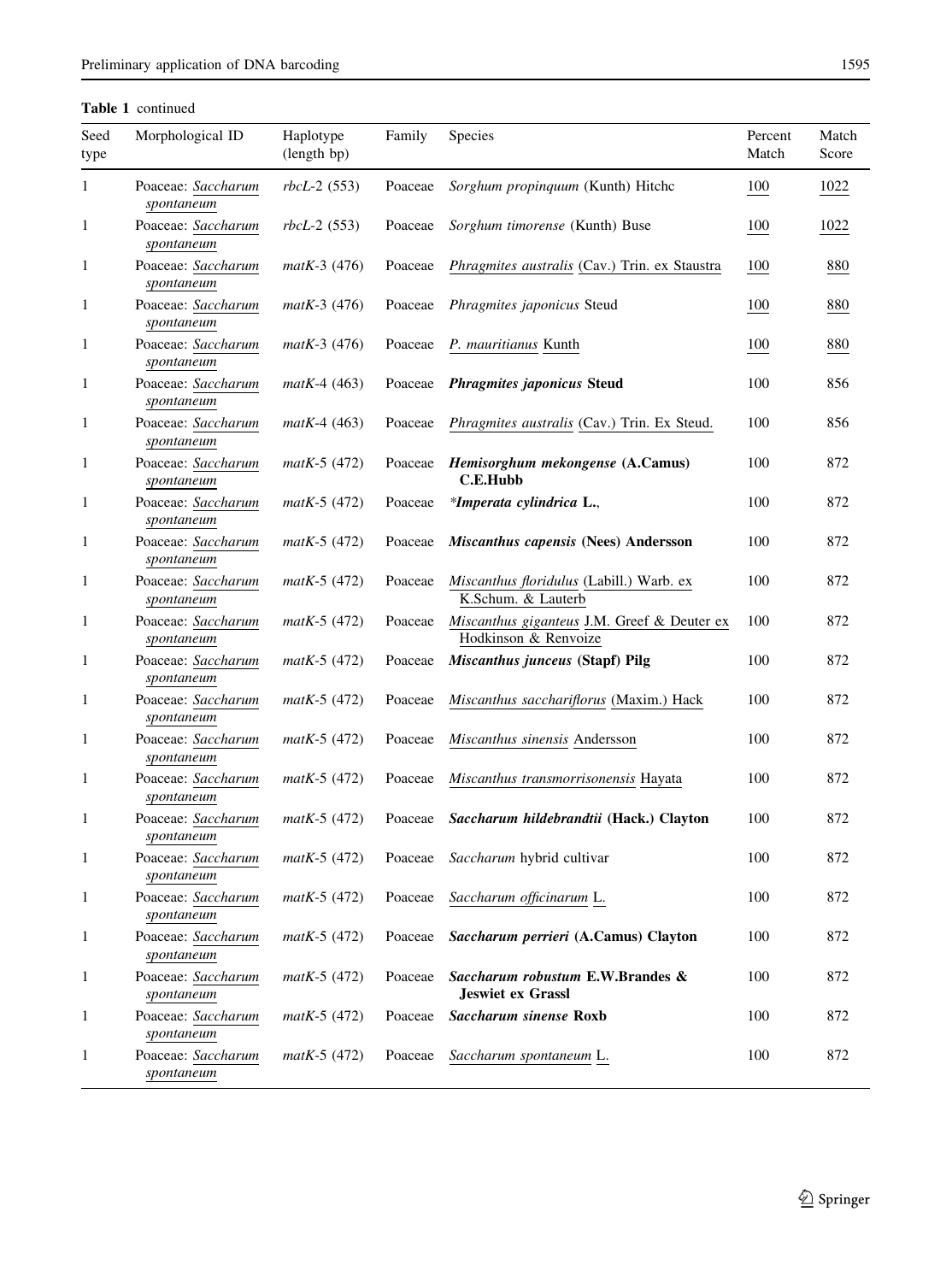Table 1 continued

| Seed<br>type | Morphological ID                        | Haplotype<br>(length bp) | Family     | Species                                                 | Percent<br>Match | Match<br>Score |
|--------------|-----------------------------------------|--------------------------|------------|---------------------------------------------------------|------------------|----------------|
| 1            | Poaceae: Saccharum<br>spontaneum        | $matK-5$ (472)           | Poaceae    | Sorghum arundinaceum (Desv.) Stapf                      | 100              | 872            |
| 1            | Poaceae: Saccharum<br>spontaneum        | $matK-5$ (472)           | Poaceae    | Sorghum bicolor (L.),                                   | 100              | 872            |
| 1            | Poaceae: Saccharum<br>spontaneum        | $matK-5$ (472)           | Poaceae    | Sorghum drummondii (Nees ex Steud.)<br>Millsp. & Chase  | 100              | 872            |
| 1            | Poaceae: Saccharum<br>spontaneum        | $matK-5$ (472)           | Poaceae    | Sorghum halepense (L.) Pers                             | 100              | 872            |
| 1            | Poaceae: Saccharum<br>spontaneum        | $matK-5$ (472)           | Poaceae    | Sorghum propinquum (Kunth) Hitchc                       | 100              | 872            |
| 1            | Poaceae: Saccharum<br>spontaneum        | $matK-5$ (472)           | Poaceae    | Sorghum timorense (Kunth) Buse                          | 100              | 872            |
| 1            | Poaceae: Saccharum<br>spontaneum        | $matK-5$ (472)           | Poaceae    | <b>Psuedosorghum fasciculare</b> (Roxb.)<br>A.Camus     | 100              | 872            |
| 1            | Poaceae: Saccharum<br>spontaneum        | $\textit{matK-6}$ (866)  | Poaceae    | Saccharum hybrid cultivar                               | 100              | 1600           |
| 1            | Poaceae: Saccharum<br>spontaneum        | $matK-6$ (866)           | Poaceae    | Saccharum officinarum L.                                | 100              | 1600           |
| 1            | Poaceae: Saccharum<br>spontaneum        | $\textit{matK-6}$ (866)  | Poaceae    | Saccharum spontaneum L.                                 | 100              | 1600           |
| 7            | Typhaceae: Typha sp.                    | $rbcL-7(553)$            | Typhaceae  | Typha angustata Bory & Chaub                            | 100              | 1022           |
| 7            | Typhaceae: Typha sp.                    | $rbcL-7(553)$            | Typhaceae  | Typha domingensis Pers                                  | 100              | 1022           |
| 7            | Typhaceae: Typha sp.                    | $rbcL-7(553)$            | Typhaceae  | Typha latifolia L.                                      | 100              | 1022           |
| 7            | Typhaceae: Typha sp.                    | $rbcL-7(553)$            | Typhaceae  | Typha orientalis C. Presl                               | 100              | 1022           |
| 7            | Typhaceae: Typha sp.                    | $matK-8$ (867)           | Typhaceae  | Typha latifolia L.                                      | 100              | 1022           |
| 7            | Typhaceae: Typha sp.                    | $matK-9$ (883)           | Typhaceae  | Typha angustifolia L.                                   | 100              | 1022           |
| 11           | Asteraceae: Erechtites<br>hieracifolius | $rbcL-10(513)$           | Asteraceae | Conyza bonariensis L. Cronquist                         | 100              | 948            |
| 11           | Asteraceae: Erechtites<br>hieracifolius | $rbcL-10(513)$           | Asteraceae | Conyza. sumatrensis (S. F. Blake)<br>Pruski & G. Sancho | 100              | 948            |
| 11           | Asteraceae: Erechtites<br>hieracifolius | $rbcL-10(513)$           | Asteraceae | <i>Erigeron</i> vernus (L.) Torr. & A.Gray              | 100              | 948            |
| 11           | Asteraceae: Erechtites<br>hieracifolius | $rbcL-10(553)$           | Asteraceae | Conyza bonariensis L. Cronquist                         | 100              | 1022           |
| 11           | Asteraceae: Erechtites<br>hieracifolius | $rbcL-10(553)$           | Asteraceae | Conyza. sumatrensis (S. F. Blake)<br>Pruski & G. Sancho | 100              | 1022           |
| 11           | Asteraceae: Erechtites<br>hieracifolius | $rbcL-11(553)$           | Asteraceae | Aster tongolensis Franch                                | 100              | 1022           |
| 11           | Asteraceae: Erechtites<br>hieracifolius | $rbcL-11(553)$           | Asteraceae | Conyza canadensis (L.)                                  | 100              | 1022           |
| 11           | Asteraceae: Erechtites<br>hieracifolius | $rbcL-11(553)$           | Asteraceae | Erigeron anuus (L.) Desf                                | 100              | 1022           |
| 11           | Asteraceae: Erechtites<br>hieracifolius | $rbcL-11(553)$           | Asteraceae | Erigeron bellidiastrum Nutt                             | 100              | 1022           |
| 11           | Asteraceae: Erechtites<br>hieracifolius | $rbcL-11(553)$           | Asteraceae | Erigeron borealis (Vierh.) Simmons                      | 100              | 1022           |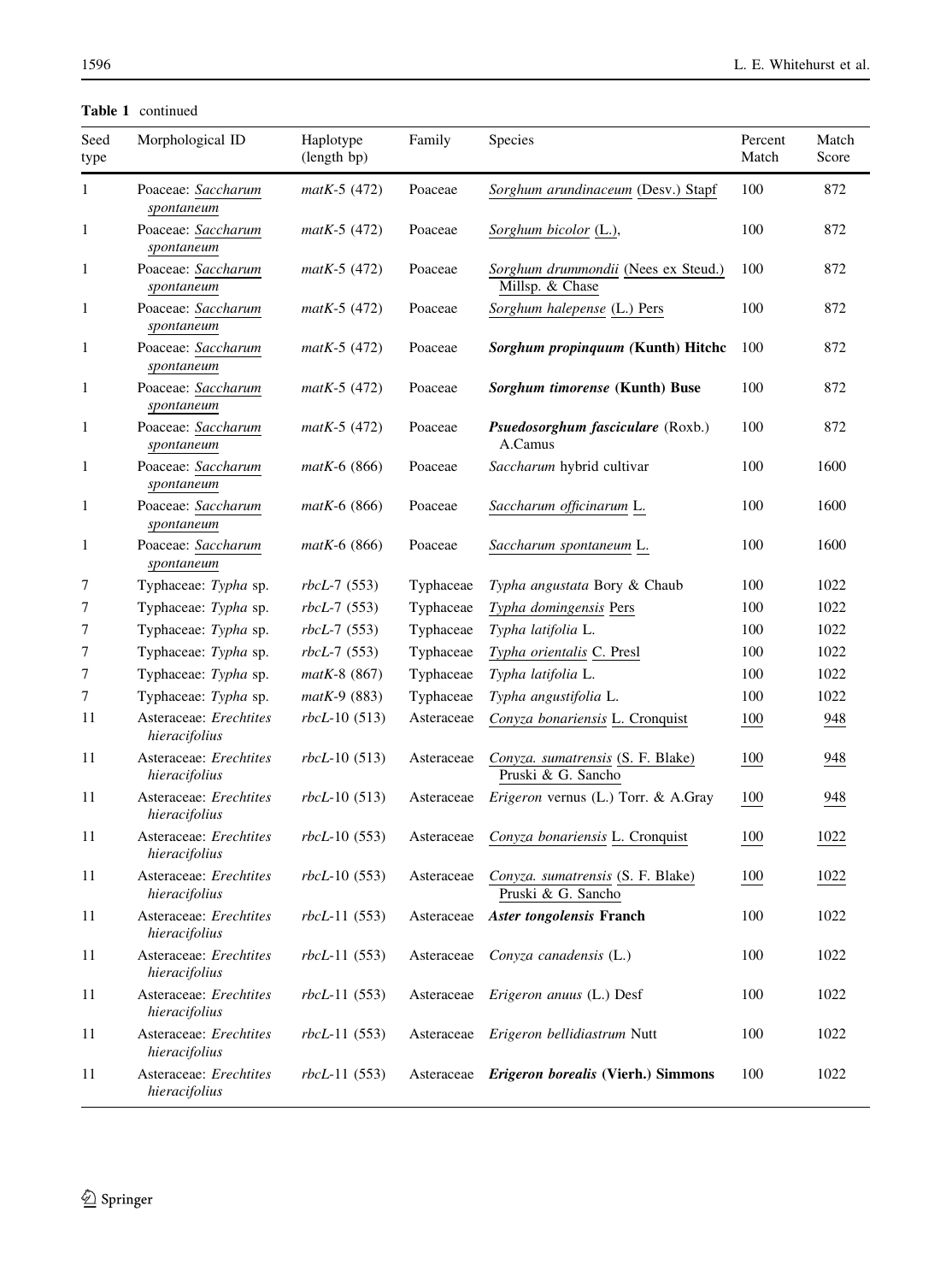Table 1 continued

| Seed<br>type | Morphological ID                        | Haplotype (length Family<br>bp) |            | Species                                | Percent<br>Match | Match<br>Score |
|--------------|-----------------------------------------|---------------------------------|------------|----------------------------------------|------------------|----------------|
| 11           | Asteraceae: Erechtites<br>hieracifolius | $rbcL-11(553)$                  | Asteraceae | Erigeron caespitosus Nutt              | 100              | 1022           |
| 11           | Asteraceae: Erechtites<br>hieracifolius | $rbcL-11(553)$                  | Asteraceae | Erigeron canadensis L.                 | 100              | 1022           |
| 11           | Asteraceae: Erechtites<br>hieracifolius | $rbcL-11(553)$                  | Asteraceae | Erigeron glaucus Ker Gawl              | 100              | 1022           |
| 11           | Asteraceae: Erechtites<br>hieracifolius | $rbcL-11(553)$                  | Asteraceae | Erigeron leibergii Piper               | 100              | 1022           |
| 11           | Asteraceae: Erechtites<br>hieracifolius | $rbcL-11(553)$                  | Asteraceae | Erigeron poliospermus A.<br>Gray       | 100              | 1022           |
| 11           | Asteraceae: Erechtites<br>hieracifolius | $rbcL-11(553)$                  | Asteraceae | Erigeron purpuratus Greene             | 100              | 1022           |
| 11           | Asteraceae: Erechtites<br>hieracifolius | $rbcL-11(553)$                  | Asteraceae | Erigeron tenuis Torr. & A.<br>Gray     | 100              | 1022           |
| 11           | Asteraceae: Erechtites<br>hieracifolius | $rbcL-11(553)$                  | Asteraceae | Erigeron yukonensis Rydb.              | 100              | 1022           |
| 11           | Asteraceae: Erechtites<br>hieracifolius | $rbcL-12(462)$                  | Asteraceae | <b>Aster tongolensis Franch</b>        | 100              | 854            |
| 11           | Asteraceae: Erechtites<br>hieracifolius | $rbcL-12(462)$                  | Asteraceae | Conyza canadensis (L.)<br>Cronquist    | 100              | 854            |
| 11           | Asteraceae: Erechtites<br>hieracifolius | $rbcL-12(462)$                  | Asteraceae | Erigeron acris L.                      | 100              | 854            |
| 11           | Asteraceae: Erechtites<br>hieracifolius | $rbcL-12(462)$                  | Asteraceae | Erigeron anuus (L.) Desf               | 100              | 854            |
| 11           | Asteraceae: Erechtites<br>hieracifolius | $rbcL-12(462)$                  | Asteraceae | Erigeron aureus Greene                 | 100              | 854            |
| 11           | Asteraceae: Erechtites<br>hieracifolius | $rbcL-12(462)$                  | Asteraceae | Erigeron bellidiastrum Nutt            | 100              | 854            |
| 11           | Asteraceae: Erechtites<br>hieracifolius | $rbcL-12(462)$                  | Asteraceae | Erigeron caespitosus Nutt              | 100              | 854            |
| 11           | Asteraceae: Erechtites<br>hieracifolius | $rbcL-12(462)$                  | Asteraceae | Erigeron canadensis L.                 | 100              | 854            |
| 11           | Asteraceae: Erechtites<br>hieracifolius | $rbcL-12(462)$                  | Asteraceae | Erigeron compositus Pursh              | 100              | 854            |
| 11           | Asteraceae: Erechtites<br>hieracifolius | $rbcL-12(462)$                  | Asteraceae | Erigeron denalii A. Nelson             | 100              | 854            |
| 11           | Asteraceae: Erechtites<br>hieracifolius | $rbcL-12(462)$                  | Asteraceae | Erigeron divergens Torr. &<br>A.Gray   | 100              | 854            |
| 11           | Asteraceae: Erechtites<br>hieracifolius | $rbcL-12(462)$                  | Asteraceae | Erigeron elatus (Hook.)<br>Greene      | 100              | 854            |
| 11           | Asteraceae: Erechtites<br>hieracifolius | $rbcL-12(462)$                  | Asteraceae | Erigeron filifolius (Hook.)<br>Nutt    | 100              | 854            |
| 11           | Asteraceae: Erechtites<br>hieracifolius | $rbcL-12(462)$                  | Asteraceae | Erigeron flagellaris A. Gray           | 100              | 854            |
| 11           | Asteraceae: Erechtites<br>hieracifolius | $rbcL-12(462)$                  | Asteraceae | Erigeron glacialis (Nutt.)<br>A.Nelson | 100              | 854            |
| 11           | Asteraceae: Erechtites<br>hieracifolius | $rbcL-12(462)$                  | Asteraceae | Erigeron glaucus Ker Gawl              | 100              | 854            |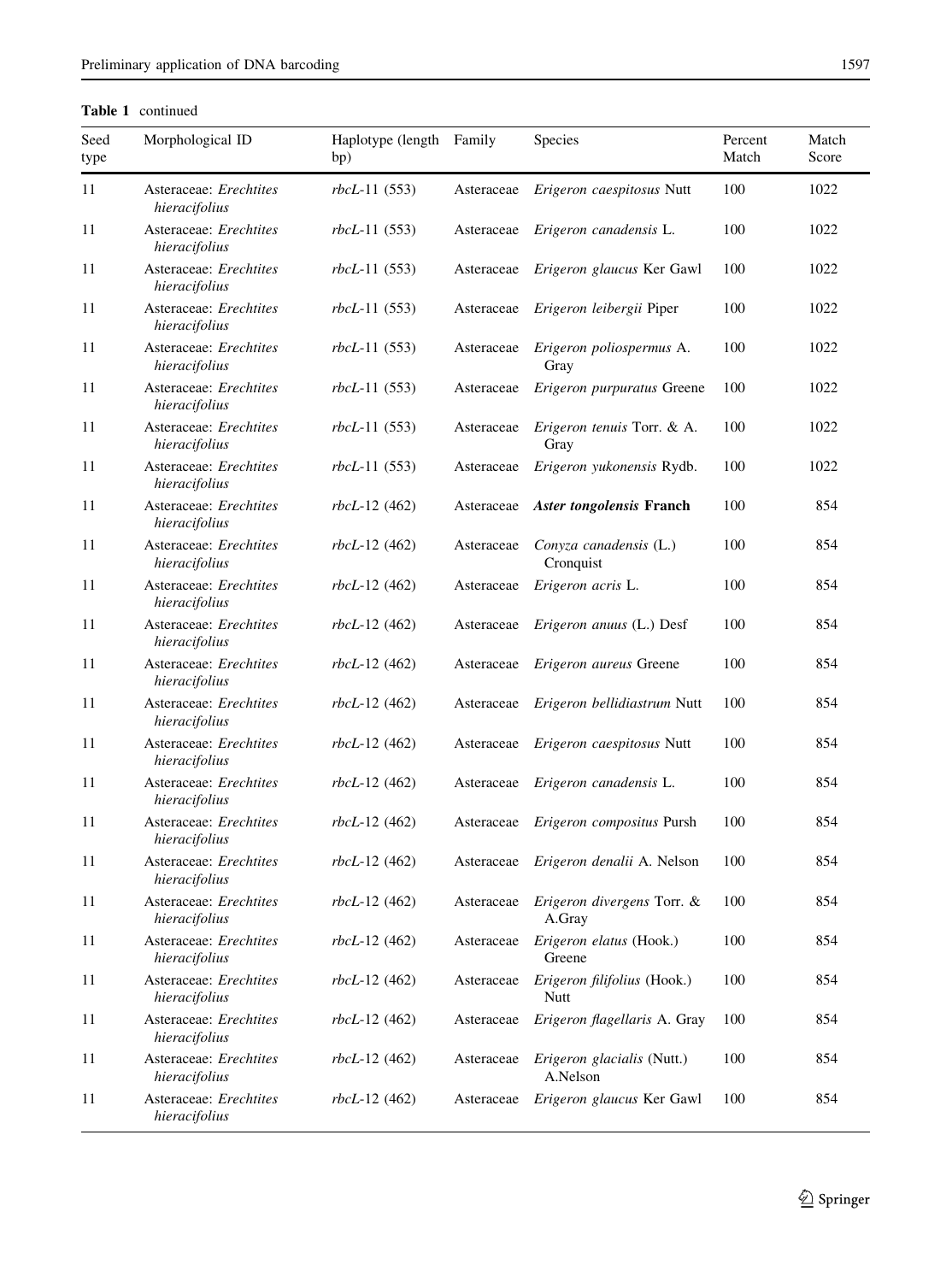Table 1 continued

| Seed<br>type | Morphological ID                        | Haplotype<br>(length bp) | Family     | Species                                              | Percent<br>Match | Match<br>Score |
|--------------|-----------------------------------------|--------------------------|------------|------------------------------------------------------|------------------|----------------|
| 11           | Asteraceae: Erechtites<br>hieracifolius | $rbcL-12(462)$           | Asteraceae | Erigeron grandifloras Hook                           | 100              | 854            |
| 11           | Asteraceae: Erechtites<br>hieracifolius | $rbcL-12(462)$           | Asteraceae | Erigeron humilis Graham                              | 100              | 854            |
| 11           | Asteraceae: Erechtites<br>hieracifolius | $rbcL-12(462)$           | Asteraceae | Erigeron hyperboreus Hook                            | 100              | 854            |
| 11           | Asteraceae: Erechtites<br>hieracifolius | $rbcL-12(462)$           | Asteraceae | Erigeron hyssopifolius Michx                         | 100              | 854            |
| 11           | Asteraceae: Erechtites<br>hieracifolius | $rbcL-12(462)$           | Asteraceae | Erigeron lackschewitzii G. L. Nesom<br>& W. A. Weber | 100              | 854            |
| 11           | Asteraceae: Erechtites<br>hieracifolius | $rbcL-12(462)$           | Asteraceae | Erigeron lanatus Hook                                | 100              | 854            |
| 11           | Asteraceae: Erechtites<br>hieracifolius | $rbcL-12(462)$           | Asteraceae | Erigeron leibergii Piper                             | 100              | 854            |
| 11           | Asteraceae: Erechtites<br>hieracifolius | $rbcL-12(462)$           | Asteraceae | Erigeron linearis (Hook.) Piper                      | 100              | 854            |
| 11           | Asteraceae: Erechtites<br>hieracifolius | $rbcL-12(462)$           | Asteraceae | Erigeron lonchophyllus                               | 100              | 854            |
| 11           | Asteraceae: Erechtites<br>hieracifolius | $rbcL-12(462)$           | Asteraceae | Erigeron muirii A. Gray                              | 100              | 854            |
| 11           | Asteraceae: Erechtites<br>hieracifolius | $rbcL-12(462)$           | Asteraceae | Erigeron nivalis Nutt                                | 100              | 854            |
| 11           | Asteraceae: Erechtites<br>hieracifolius | $rbcL-12(462)$           | Asteraceae | Erigeron pallens Cronquist                           | 100              | 854            |
| 11           | Asteraceae: Erechtites<br>hieracifolius | $rbcL-12(462)$           | Asteraceae | Erigeron peregrinus (Banks ex Pursh)<br>Greene       | 100              | 854            |
| 11           | Asteraceae: Erechtites<br>hieracifolius | $rbcL-12(462)$           | Asteraceae | Erigeron poliospermus A. Gray                        | 100              | 854            |
| 11           | Asteraceae: Erechtites<br>hieracifolius | $rbcL-12(462)$           | Asteraceae | Erigeron porsildii G.L.Nesom &<br>D.F.Murray, Nutt   | 100              | 854            |
| 11           | Asteraceae: Erechtites<br>hieracifolius | $rbcL-12(462)$           | Asteraceae | Erigeron pulchellus Michx                            | 100              | 854            |
| 11           | Asteraceae: Erechtites<br>hieracifolius | $rbcL-12(462)$           | Asteraceae | Erigeron pumulis Nutt                                | 100              | 854            |
| 11           | Asteraceae: Erechtites<br>hieracifolius | $rbcL-12(462)$           | Asteraceae | Erigeron purpuratus Greene                           | 100              | 854            |
| 11           | Asteraceae: Erechtites<br>hieracifolius | $rbcL-12(462)$           |            | Asteraceae Erigeron speciosus (Lindl.) DC            | 100              | 854            |
| 11           | Asteraceae: Erechtites<br>hieracifolius | $rbcL-12(462)$           | Asteraceae | Erigeron strigosus Muhl. ex Willd,<br>Greene         | 100              | 854            |
| 11           | Asteraceae: Erechtites<br>hieracifolius | $rbcL-12(462)$           | Asteraceae | Erigeron uniflorus L.                                | 100              | 854            |
| 11           | Asteraceae: Erechtites<br>hieracifolius | $rbcL-12(462)$           | Asteraceae | Erigeron yukonensis Rydb                             | 100              | 854            |
| 11           | Asteraceae: Erechtites<br>hieracifolius | $matK-13(858)$           | Asteraceae | Conyza bonariensis (L.) Cronquist                    | 100              | 1581           |
| 11           | Asteraceae: Erechtites<br>hieracifolius | $matK-13$ (858)          | Asteraceae | Erigeron sumatrensis Retz.                           | 100              | 1581           |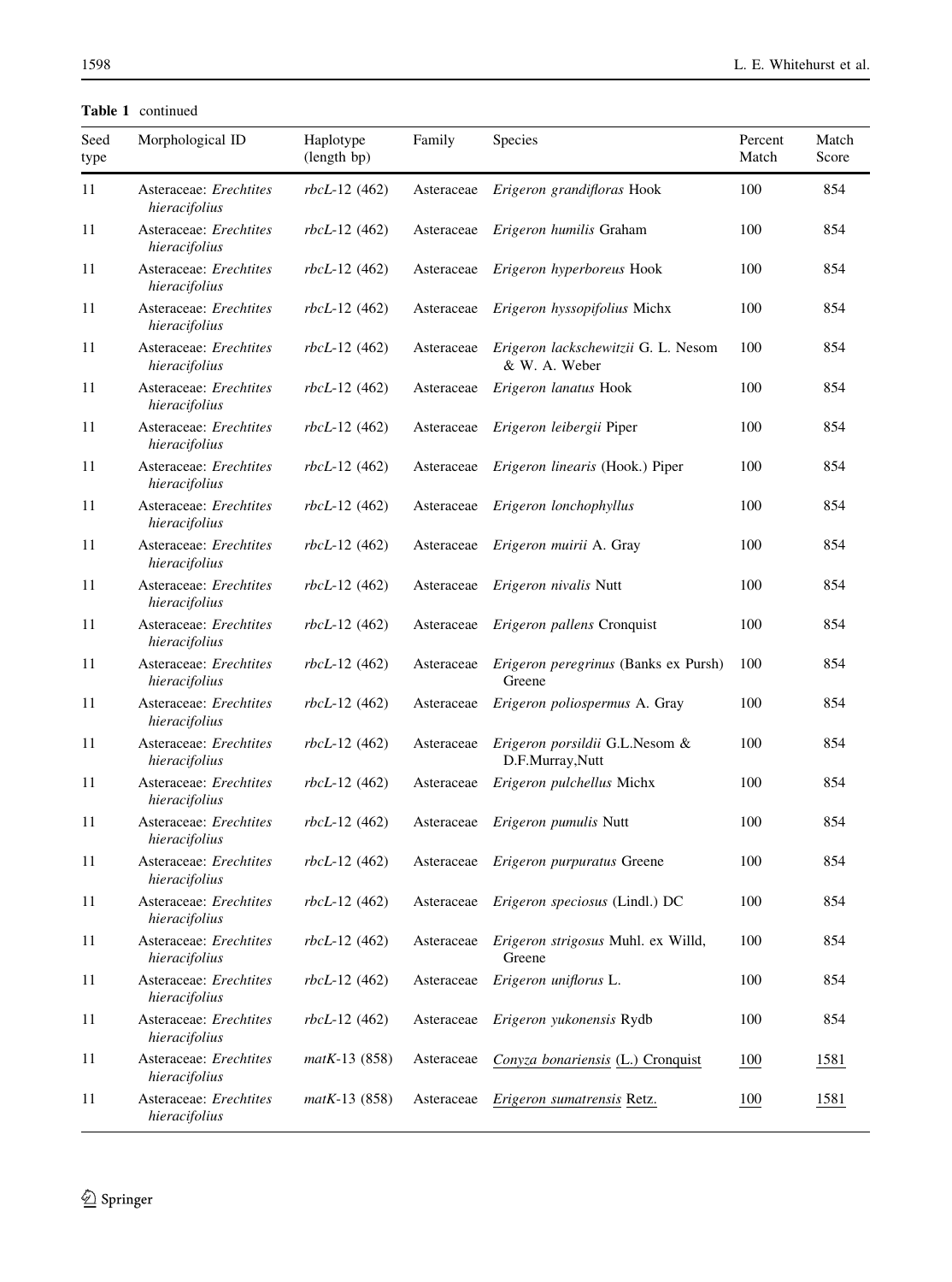## Table 1 continued

| Seed<br>type | Morphological ID                  | Haplotype<br>(length bp) | Family  | <b>Species</b>                                           | Percent<br>Match | Match<br>Score |
|--------------|-----------------------------------|--------------------------|---------|----------------------------------------------------------|------------------|----------------|
| 14           | Poaceae: Arundo<br>donax          | $rbcL-14(553)$           | Poaceae | Phragmites australis (Cav.) Trin. ex<br>Steud            | 100              | 1022           |
| 14           | Poaceae: Arundo<br>donax          | $rbcL-14(553)$           | Poaceae | Phragmites mauritianus Kunth                             | 100              | 1022           |
| 14           | Poaceae: Arundo<br>donax          | $matK-15(902)$           | Poaceae | Phragmites australis (Cav.) Trin. ex<br>Steud            | 100              | 1666           |
| 14           | Poaceae: Arundo<br>donax          | $matK-15(902)$           | Poaceae | <b>Phragmites japonicus Steud</b>                        | 100              | 1666           |
| 14           | Poaceae: Arundo<br>donax          | $matK-15(902)$           | Poaceae | <b>Phragmites mauritianus Kunth</b>                      | 100              | 1666           |
| 16           | Poaceae:<br>Andropogon sp.        | $rbcL-16(553)$           | Poaceae | Anadelphia scyphofera Clayton                            | 100              | 1022           |
| 16           | Poaceae:<br>Andropogon sp.        | $rbcL-16(553)$           | Poaceae | Andropogon abyssinicus R.Br. ex<br>Fresen                | 100              | 1022           |
| 16           | Poaceae:<br>Andropogon sp.        | $rbcL-16(553)$           | Poaceae | Andropogon aequatoriensis Hitchc                         | 100              | 1022           |
| 16           | Poaceae:<br>Andropogon sp.        | $rbcL-16(553)$           | Poaceae | Andropogon africanus Franch                              | 100              | 1022           |
| 16           | Poaceae:<br>Andropogon sp.        | $rbcL-16(553)$           | Poaceae | Andropogon amethystinus Steud                            | 100              | 1022           |
| 16           | Poaceae:<br>Andropogon sp.        | $rbcL-16(553)$           | Poaceae | Andropogon andringitrensis (A.<br><b>Camus</b> ) Voronts | 100              | 1022           |
| 16           | Poaceae:<br>Andropogon sp.        | $rbcL-16(553)$           | Poaceae | Andropogon appendiculatus Nees                           | 100              | 1022           |
| 16           | Poaceae:<br>Andropogon sp.        | $rbcL-16(553)$           | Poaceae | Andropogon ascinodis C, B, Clarke                        | 100              | 1022           |
| 16           | Poaceae:<br>Andropogon sp.        | $rbcL-16(553)$           | Poaceae | Andropogon brazzae Franch                                | 100              | 1022           |
| 16           | Poaceae:<br>Andropogon sp.        | $rbcL-16(553)$           | Poaceae | Andropogon canaliculatus Schumach                        | 100              | 1022           |
| 16           | Poaceae:<br>Andropogon sp.        | $rbcL-16(553)$           | Poaceae | Andropogon distachyos L.                                 | 100              | 1022           |
| 16           | Poaceae:<br>Andropogon sp.        | $rbcL-16(553)$           | Poaceae | <b>Andropogon eucomus Nees</b>                           | 100              | 1022           |
| 16           | Poaceae:<br>Andropogon sp.        | $rbcL-16(553)$           | Poaceae | Andropogon floridanus Scribn                             | 100              | 1022           |
| 16           | Poaceae:<br><i>Andropogon</i> sp. | $rbcL-16(553)$           |         | Poaceae Andropogon gayanus Kunth                         | 100              | 1022           |
| 16           | Poaceae:<br>Andropogon sp.        | $rbcL-16(553)$           |         | Poaceae Andropogon glaucescens Kunth                     | 100              | 1022           |
| 16           | Poaceae:<br><i>Andropogon</i> sp. | $rbcL-16(553)$           | Poaceae | Andropogon gracilis Spreng                               | 100              | 1022           |
| 16           | Poaceae:<br><i>Andropogon</i> sp. | $rbcL-16(553)$           | Poaceae | Andropogon gyrans Ashe                                   | 100              | 1022           |
| 16           | Poaceae:<br>Andropogon sp.        | $rbcL-16(553)$           | Poaceae | Andropogon huillensis Rendle                             | 100              | 1022           |
| 16           | Poaceae:<br>Andropogon sp.        | $rbcL-16(553)$           |         | Poaceae Andropogon ibityensis A. Camus                   | 100              | 1022           |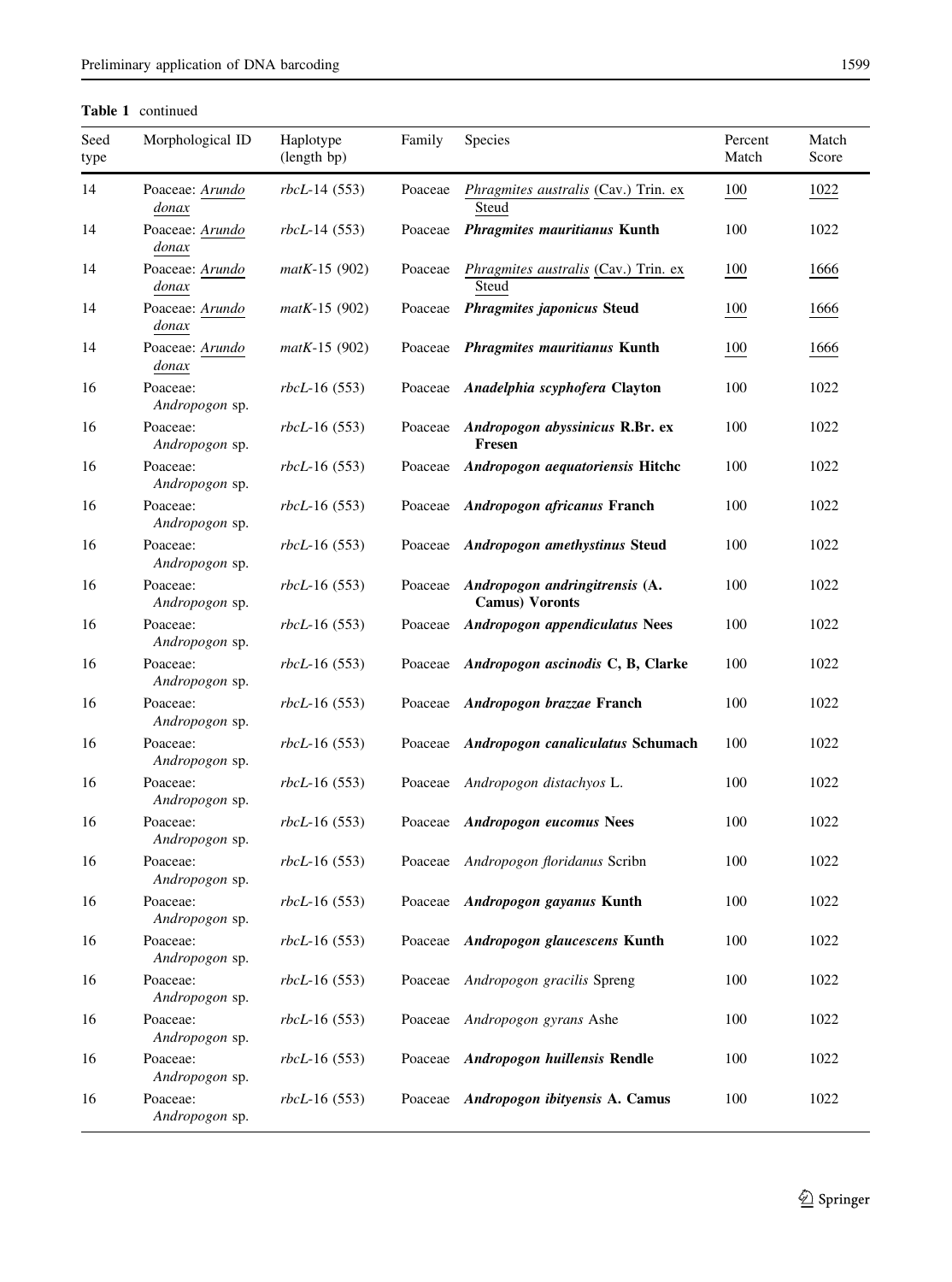Table 1 continued

| Seed<br>type | Morphological ID           | Haplotype<br>(length bp) | Family  | Species                                                       | Percent<br>Match | Match<br>Score |
|--------------|----------------------------|--------------------------|---------|---------------------------------------------------------------|------------------|----------------|
| 16           | Poaceae:<br>Andropogon sp. | $rbcL-16(553)$           | Poaceae | Andropogon insolitus Sohns                                    | 100              | 1022           |
| 16           | Poaceae:<br>Andropogon sp. | $rbcL-16(553)$           | Poaceae | Andropogon laxatus Stapf                                      | 100              | 1022           |
| 16           | Poaceae:<br>Andropogon sp. | $rbcL-16(553)$           | Poaceae | Andropogon liebmannii Hack                                    | 100              | 1022           |
| 16           | Poaceae:<br>Andropogon sp. | $rbcL-16(553)$           | Poaceae | Andropogon ligulatus (Stapf) Clayton                          | 100              | 1022           |
| 16           | Poaceae:<br>Andropogon sp. | $rbcL-16(553)$           | Poaceae | Andropogon mannii Hook. f., B.R. Arrill. &                    | 100              | 1022           |
| 16           | Poaceae:<br>Andropogon sp. | $rbcL-16(553)$           | Poaceae | Andropogon mohrii (Hack.) Hack. ex Vasey                      | 100              | 1022           |
| 16           | Poaceae:<br>Andropogon sp. | $rbcL-16(553)$           | Poaceae | Andropogon schirensis Hochst                                  | 100              | 1022           |
| 16           | Poaceae:<br>Andropogon sp. | $rbcL-16(553)$           | Poaceae | Andropogon trichozygus Baker                                  | 100              | 1022           |
| 16           | Poaceae:<br>Andropogon sp. | $rbcL-16(553)$           | Poaceae | Anthaenantia villosa (Michx.) P.Beauv                         | 100              | 1022           |
| 16           | Poaceae:<br>Andropogon sp. | $rbcL-16(553)$           | Poaceae | Elymandra subulate Jacq.-Fél                                  | 100              | 1022           |
| 16           | Poaceae:<br>Andropogon sp. | $rbcL-16(553)$           | Poaceae | Eulalia speciose (Debeaux) Kuntze                             | 100              | 1022           |
| 16           | Poaceae:<br>Andropogon sp. | $rbcL-16(553)$           | Poaceae | Exotheca abyssinica (Hochst. ex A.Rich.)<br><b>Andersson</b>  | 100              | 1022           |
| 16           | Poaceae:<br>Andropogon sp. | $rbcL-16(553)$           | Poaceae | Hyparrhenia bracteate (Humb. & Bonpl. ex<br>Willd.) Stapf     | 100              | 1022           |
| 16           | Poaceae:<br>Andropogon sp. | $rbcL-16(553)$           | Poaceae | Hyparrhenia collina (Pilg) Stapf                              | 100              | 1022           |
| 16           | Poaceae:<br>Andropogon sp. | $rbcL-16(553)$           | Poaceae | Hyparrhenia cymbaria L. Stapf                                 | 100              | 1022           |
| 16           | Poaceae:<br>Andropogon sp. | $rbcL-16(553)$           | Poaceae | Hyparrhenia mobukensis (Chiov.) Chiov                         | 100              | 1022           |
| 16           | Poaceae:<br>Andropogon sp. | $rbcL-16(553)$           | Poaceae | Hyparrhenia newtonii (Hack.) Stapf                            | 100              | 1022           |
| 16           | Poaceae:<br>Andropogon sp. | $rbcL-16(553)$           | Poaceae | Hyparrhenia rudis Stapf                                       | 100              | 1022           |
| 16           | Poaceae:<br>Andropogon sp. | $rbcL-16(553)$           |         | Poaceae Hyparrhenia umbrosa (Hochst.) Andersson<br>ex Clayton | 100              | 1022           |
| 16           | Poaceae:<br>Andropogon sp. | $rbcL-16(553)$           | Poaceae | Monocymbium ceresiiforme (Nees) Stapf                         | 100              | 1022           |
| 16           | Poaceae:<br>Andropogon sp. | $rbcL-16(553)$           | Poaceae | Schizachyrium claudopus (Chiov.) Chiov                        | 100              | 1022           |
| 16           | Poaceae:<br>Andropogon sp. | $rbcL-16(553)$           | Poaceae | Schizachyrium cubense (Hack.) Nash                            | 100              | 1022           |
| 16           | Poaceae:<br>Andropogon sp. | $rbcL-16(553)$           | Poaceae | Schizachyrium exile (Hochst.) Pilg                            | 100              | 1022           |
| 16           | Poaceae:<br>Andropogon sp. | $rbcL-16(553)$           | Poaceae | Schizachyrium djalonicum Jacq. - Fél                          | 100              | 1022           |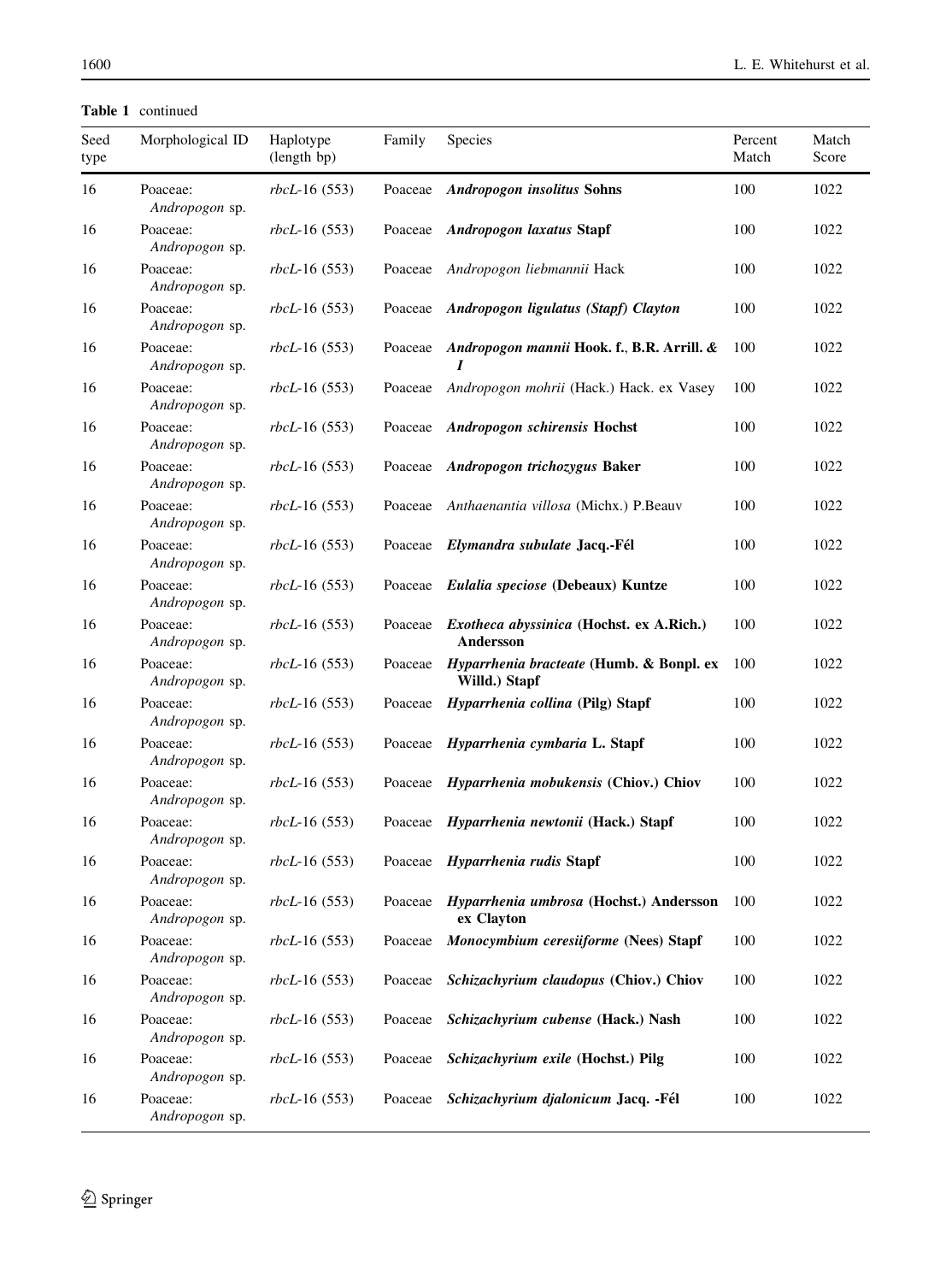Table 1 continued

| Seed<br>type | Morphological ID           | Haplotype<br>(length bp) | Family  | <b>Species</b>                                              | Percent<br>Match | Match<br>Score |
|--------------|----------------------------|--------------------------|---------|-------------------------------------------------------------|------------------|----------------|
| 16           | Poaceae:<br>Andropogon sp. | $rbcL-16(553)$           | Poaceae | Schizachyrium microstachyum (Desv. ex<br>Ham.) Roseng       | 100              | 1022           |
| 16           | Poaceae:<br>Andropogon sp. | $rbcL-16(553)$           | Poaceae | Schizachyrium sanguineum (Retz.) Alston                     | 100              | 1022           |
| 16           | Poaceae:<br>Andropogon sp. | $rbcL-16(553)$           | Poaceae | Schizachyrium spicatum (Spreng.) Herter                     | 100              | 1022           |
| 16           | Poaceae:<br>Andropogon sp. | $rbcL-16(553)$           | Poaceae | Schizachyrium scoparium var. littorale<br>(Nash) Gould      | 100              | 1022           |
| 16           | Poaceae:<br>Andropogon sp. | $rbcL-16(553)$           | Poaceae | Schizachyrium thollonii (Franch.) Stapf                     | 100              | 1022           |
| 16           | Poaceae:<br>Andropogon sp. | $matK-17(893)$           | Poaceae | Andropogon gerardii Vitman                                  | 100              | 1646           |
| 16           | Poaceae:<br>Andropogon sp. | $matK-17(893)$           | Poaceae | Andropogon mohrii (Hack.) Hack. ex Vasey                    | 100              | 1646           |
| 16           | Poaceae:<br>Andropogon sp. | $matK-18$ (890)          | Poaceae | Andropogon floridanus Scribn                                | 99               | 1666           |
| 16           | Poaceae:<br>Andropogon sp. | $matK-18$ (890)          | Poaceae | Andropogon glomeratus (Walter) Britton,<br>Sterns & Poggenb | 99               | 1666           |
| 16           | Poaceae:<br>Andropogon sp. | $matK-18$ (890)          | Poaceae | Andropogon gyrans Ashe                                      | 99               | 1666           |
| 16           | Poaceae:<br>Andropogon sp. | $matK-18$ (890)          | Poaceae | Andropogon liebmannii Hick                                  | 99               | 1666           |

All haplotypes were compared to Genbank using BLASTn analysis. Sequence matches to nonnative invasive species (NNIS) are underlined, Federal Noxious Weeds (FNW) are denoted with an asterisk and nonnative species (NNS) are in bold font

[2017\)](#page-19-0). Our level of sequencing success varied across the Seed Types that were roughly sorted based on morphology, with one case of  $text$  Sequencing success rate higher than that for  $rbcL$  (Fig. [1\)](#page-6-0). This result is not surprising given that numerous studies have shown that sequencing success, particularly that for the *matK* gene region, can be impeded by PCR inhibitors associated with particular groups of taxa, such as the plant families of Asteraceae, Brassicaceae, and Zingiberaceae (Fazekas et al. [2008;](#page-20-0) Bafeel et al. [2011;](#page-19-0) Stoeckle et al. [2011](#page-21-0)). These results demonstrate that DNA barcoding of these two plastid loci results in good sequence recovery rate (87% of the samples we tested yielded high-quality DNA sequences) for germinated plant tissue. Unfortunately, germination of seeds does not allow for rapid identification as we initially had hoped to develop. Still, our research demonstrated an important step toward that effort. We now know from germinating and growing the plants from collected seeds, the morphological identification of the seeds, and DNA barcoding that we have at least one confirmed Federal Noxious Weed (USDA APHIS PPQ) entering the Port of Savannah in proportionately high number (S. saccharum L.) as compared to all other Seed Types. Also, floristic inventories of green areas in the port reveal roughly one-third of plant species found growing at the Port of Savannah are nonnative species (Lucardi et al. [2020,](#page-21-0) submitted).

#### Genetic identification of haplotypes

We also found that the  $m \alpha t K$  gene region detected more haplotypes than the *rbcL* gene region, except in the case of Type 11, and this varied across Seed Types. Numerous studies have shown that the  $m \alpha t K$  gene region, although having lower recovery rates in most studies, typically has higher levels of species resolution than the rbcL gene region (CBOL Plant Working Group [2011;](#page-19-0) Purushothaman et al. [2014;](#page-21-0) Kang et al. [2017;](#page-20-0) Poovitha et al. [2017\)](#page-21-0). The rbcL gene has been shown to possess slower mutation rates in taxonomically complex groups (i.e., Asteraceae and Poaceae;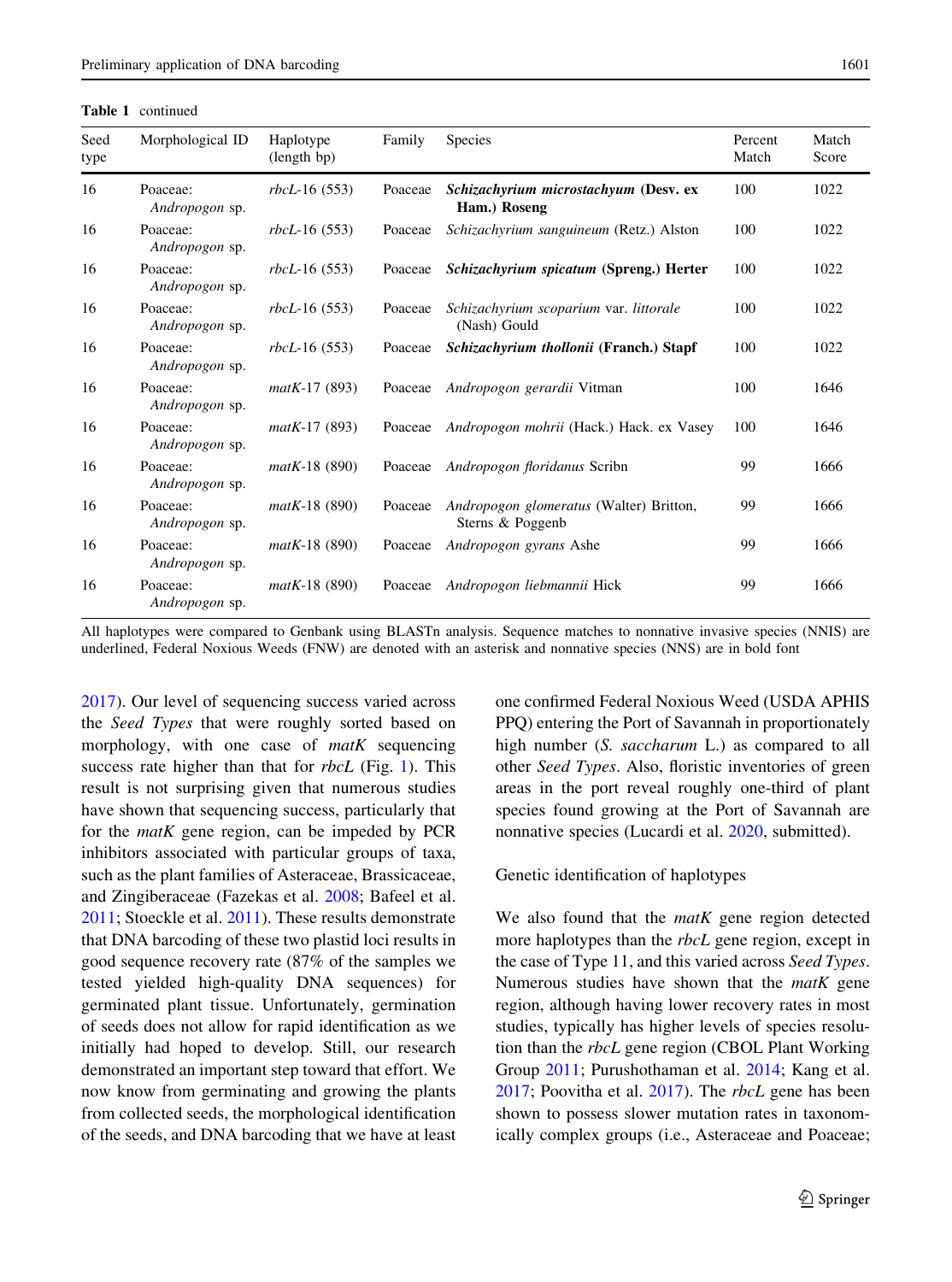Newmaster et al. [2006](#page-21-0); Lahaye et al. [2007;](#page-20-0) Fazekas et al. [2008,](#page-20-0) [2009;](#page-20-0) Arolla et al. [2015](#page-19-0)). This is certainly the case in this study, where species identification was only possible with the matK gene region (i.e., Type 7, 14). Type 16 also had better resolution rates based on *matK*, although only to genus (Table [1](#page-9-0)). In some cases, however, for example with Types 1 and 11, taxonomic resolution was similar between the two gene regions. The  $\textit{matK}$  region also failed to resolve to the species level in most cases (i.e., Type 1, 11, and 16), which could be due to the relatively short DNA barcode length ( $\sim$  450 bp) we obtained for some samples (i.e., Poaceae, Type 1 and Asteraceae, Type 11). While this lack of resolution is expected for the more slowly evolving *rbcL* gene region for similar groups of taxa (Elliott and Davies [2014](#page-20-0); Li et al. [2014](#page-20-0); Su et al.  $2016$ ), the short *matK* sequences that we obtained were as informative for distinguishing among these complex and highly diverse taxa.

While we were unsuccessful in generating DNA barcodes directly from seeds, we detected 18 unique genetic haplotypes across the five Seed Types derived from leaf tissue that we were able to successfully sequence from germinated seedlings. This result indicated that DNA barcoding can successfully identify multiple plant species, which ultimately indicates that there are a variety of propagules entering the Port of Savannah as passive hitchhikers on the air-intake grilles of refrigerated shipping containers. This result is substantial, regardless of the specific identification of any seed, because genetic diversity at these potential introduction points represents significant and cryptic propagule pressure, mainly due to the high volume and rapidity of the exchange of these containers. Although the number and frequency of invasive species propagules are significant factors associated with propagule pressure (Lonsdale [1999](#page-21-0); Lockwood et al. [2005;](#page-21-0) Colautti et al. [2006](#page-19-0); Cassey et al. [2018](#page-19-0)), Briski et al. ([2018](#page-19-0)) showed that the genetic diversity of propagules may be a more important aspect of invasion success in the invasion process of NNIS (Sakai et al. [2001\)](#page-21-0).

In the USA, particularly impactful NNIS that are plants and have been assessed for risk to the nation's agricultural sustainability are listed and regulated by the Federal Noxious Weed Act [\(1974](#page-20-0)); furthermore, some states also have implemented a regulatory list of nonnative plant species. Yet, we also found that the two broadly accepted plastid DNA barcodes ( $rbcL +$ 

 $m \alpha t K$ ) were insufficient to be ready for a broad-scale recommendation/implementation. The inclusion of additional gene regions, in the plastid and nuclear genomes, may result in improved species resolution rates, especially in taxonomically complex and diverse plant families (i.e., Asteraceae, Poaceae) where the rbcL and matK barcodes fail (Newmaster et al. [2008](#page-21-0); Yan et al. [2014](#page-21-0); Parveen et al. [2017\)](#page-21-0). The nextgeneration sequencing technique metabarcoding, which has shown the potential to identify mixtures of cryptic specimens like pollen admixtures (Bell et al. [2017\)](#page-19-0) would be a reasonable approach for future research. However, implementation of metabarcoding does come with obstacles including funding, humancapital, and the fact that it is prone to species specific/taxonomic biases which may lead to false negatives for certain species (Coissac et al. [2012](#page-19-0); Pawluczyk et al. [2015\)](#page-21-0). We were able to make an interesting foray into utilizing fundamental science in a very applied manner with the potential of meaningful impact to the agencies that are tasked with biosecurity issues in agriculture. Furthermore, we were able to supplement open source databases like GenBank with our sequence information and improve the availability of data for nonnative species for both field personnel and the public.

# Morphological and molecular identification of seeds

We found there were three main types of discrepancies between the morphological and genetic identification of propagules recovered from the port. Firstly, seeds that we identified as a single taxon (Seed Type) based on morphology were subsequently identified as multiple species that did not match the original morphological designation, although in some cases identifications based on morphology were restricted to higher order taxonomic levels (genus). For example, five Type 1 seeds that were identified as Saccharum spontaneum L. morphologically were found to either be Phragmites australis or P. mauritianus based on DNA barcoding, a trend that was seen in three of the five Seed Types (1, 11, 14) screened in this study (Table [1](#page-9-0)). This result is important because it not only indicates that morphological identifications have the potential to underestimate the number of species coming into ports but also that the identification of seeds based on morphology alone may result in the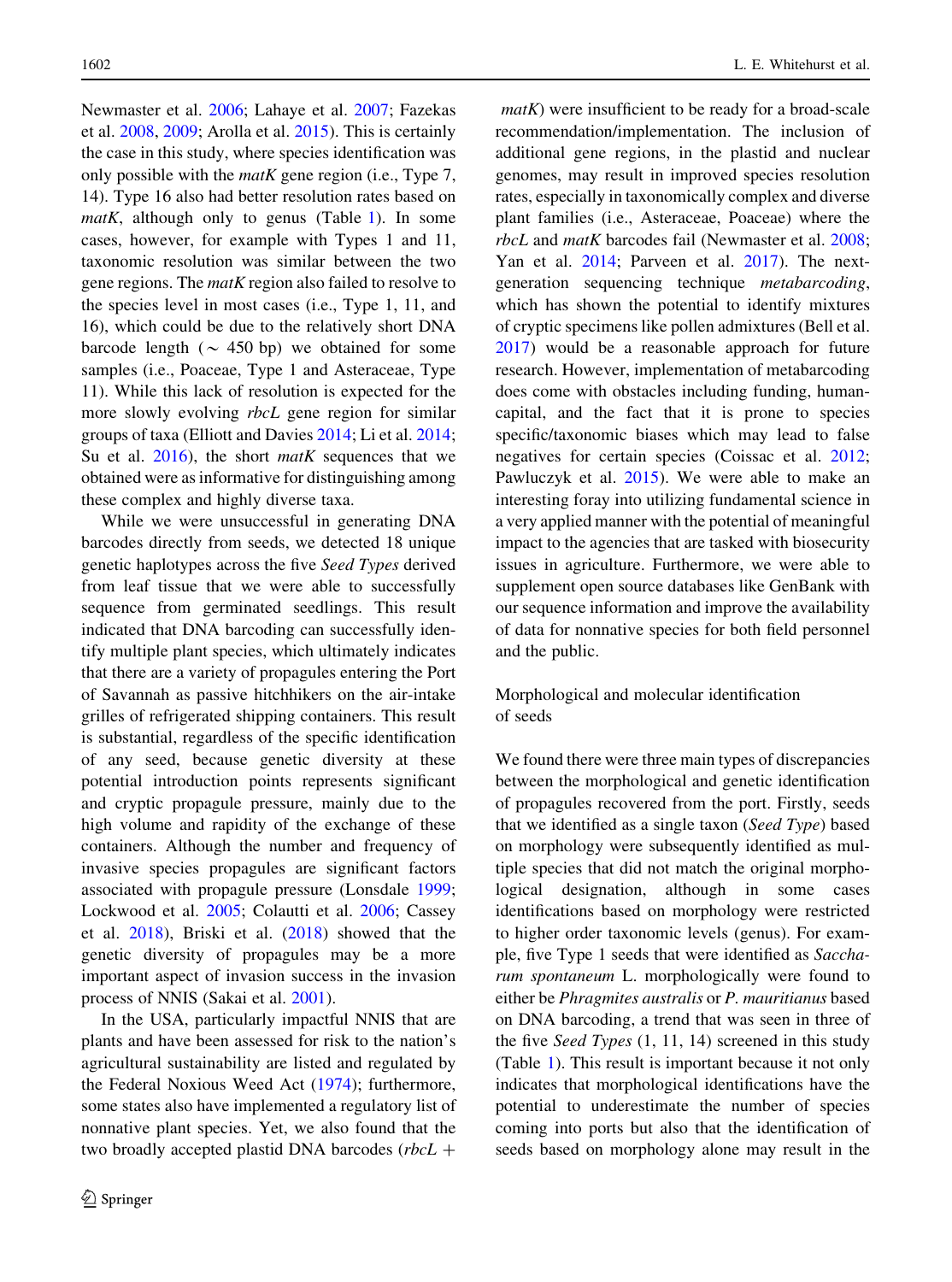misidentification and subsequent inability to detect invasive species propagules entering ports. Secondly, seeds that were identified as a single taxon based on morphology consisted of multiple haplotypes that equally matched the original taxonomic identity and multiple other taxa based on DNA barcoding. For example, 21 of Type 1 seeds were identified as Saccharum spontaneum L. (Poaceae) based on morphology but had rbcL haplotypes that equally matched species from eight genera, including the taxon designated by morphology (Table [1](#page-9-0)). In such cases (also see Type 16 rbcL haplotypes), identifications based on morphology may be able to inform those from DNA barcoding since the DNA barcode does not seem to be sensitive enough for species-level identification. Thirdly, in two cases, genus-level identifications based on morphology matched those derived from DNA barcoding and additional information from the DNA permitted identification to the species level (see Type 7). In our study, we were only able to achieve specieslevel designations based on DNA barcoding for twelve individuals (Type 7) based on two  $\textit{matK}$  haplotypes (i.e., Typha latifolia and T. angustifolia). These results suggest that although DNA barcoding may be able to identify some types of seeds on-port, particularly to the family or genus level, morphology is certainly more effective at species-level designations, in our case (Table [1](#page-9-0)). Collectively, our results highlight that even in the cases where barcoding fails to resolve identification to species, DNA barcoding has the potential to identify cryptic variation and could eventually be included as an addition to morphological methods but should not be considered a replacement for traditional propagule screening methods.

## Detection of invasive species at the port

Although our DNA barcoding analysis did not result in the sole identification of NNIS to the species level in most cases, their presence at the port was not ruled out. Based on DNA barcode analysis, 22 different NNIS may be viably entering this seaport, while 55 nonnative species that are not considered invasive (NNS) may also be of concern (Table [1](#page-9-0)). A Federal Noxious Weed (FNW) and highly impactful NNIS, Imperata cylindrica (L.) Raeusch., was among the top matches for two haplotypes (Table [1\)](#page-9-0). Although there is a dearth of comparable studies that use DNA barcoding to identify propagules entering seaports, our results are comparable to numerous studies that utilize taxonomic morphology to show the potential introduction of NNIS propagules at ports (McCullough et al. [2006](#page-21-0); Smither-Kopperl [2007;](#page-21-0) Hulme et al. [2008\)](#page-20-0). Compared to these studies, our results are informative in two ways: (1) DNA Barcoding utilizing the rbcL and matK gene regions can certainly serve as an alarm bell for future investigations (i.e., there is the potential that NNIS are entering the port), and (2) the time to produce seedlings for DNA barcoding makes it impossible to immediately halt the introduction of NNIS at the point-of-entry. In both cases, our DNA barcoding results represent a substantial contribution to the initiation of more preventative invasive species efforts and combinations of approaches to be utilized by regulatory agencies at ports-of-entry. Collectively, these results indicate that DNA barcoding implementation for NNIS prevention and improvement of existing biosecurity practices has potential to succeed and to reduce the introduction and establishment of NNIS earlier in the invasion process (Richardson et al. [2000;](#page-21-0) Blackburn et al. [2011](#page-19-0)). This approach, after more research, can be used to potentially reduce the negative economic impacts and risks to national gross domestic product (GDP) and agricultural and biodiversity conservation interests.

# **Conclusions**

As anthropogenic globalization increases and seaports expand in size and number, biosecurity and the protection of agricultural assets need to become prioritized national and international issues. We hoped that the DNA barcoding of more cryptic, hitchhiking propagules would allow them to be intercepted and identified before being introduced into a naïve region, becoming established, and/or spreading into an invasive species. Through this initial foray into DNA barcoding to improve accuracy of seed collection and plant identification, we found the two plastid-gene regions we utilized were limited in their ability to resolve samples to species consistently. Improved methodology could provide the ability to obtain DNA barcodes from multiple plastid and nuclear regions from a single seed both accurately and precisely. However, our approach to DNA barcoding at the Port of Savannah is one of the first to cooperate with governmental and regulatory agencies, private and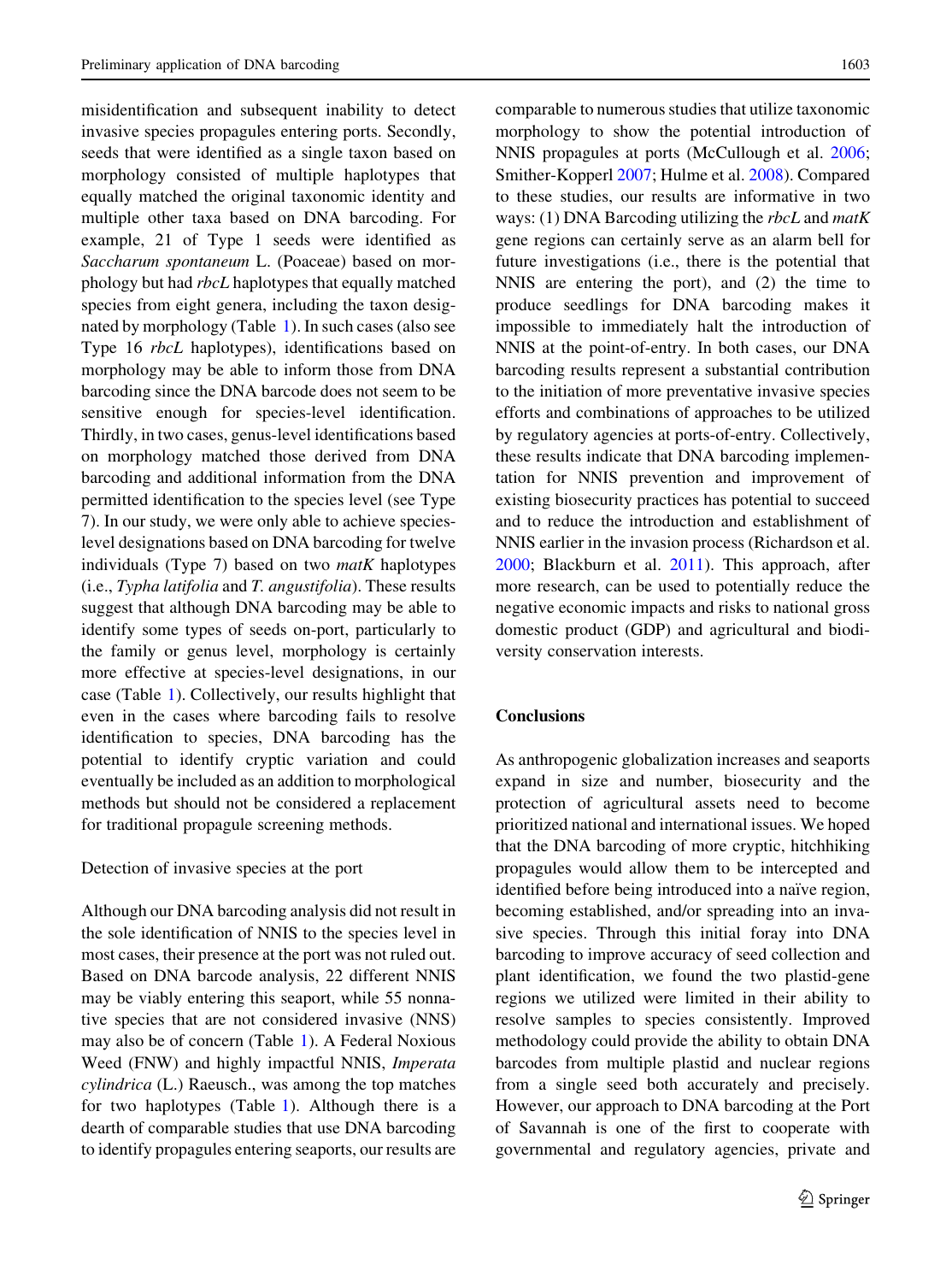<span id="page-19-0"></span>federal industry, and universities in an effort to bring scientific advances to more applied needs, such as the interception and identification of nonnative plant species as compared to morphological identification. For now, DNA barcoding serves as a complement to classical identification; however, with the inclusion of additional barcode regions from the plastid and nuclear genomes, as well as improving DNA extractions from seed, we may see the advent of a new approach that may be applied in the field for the purpose of biosecurity protocols and field personnel to prevent on-going and future NNIS invasion success.

Acknowledgements Our work would have not been possible without the assistance, cooperation, and significant support provided by the US Customs and Border Protection (MA King, RA Rhinehart, LB Brown), USDA APHIS-PPQ (W Kauffman), Georgia Ports Authority and Police (G Hammer, B Bolt, S King, G Buck), and the Georgia Forestry Commission (CS Bates, C Barnes, B Brown). We also thank our colleague, Jarron K. Gravesande, for his significant technical contributions to the project. We acknowledge the Arkansas State University Herbarium (STAR), where vouchers of fruits, seeds, and seedlings have been deposited. We would like to acknowledge several sources of funding from Columbus State University: The Department of Biology, Flora M. Clark Foundation Research Scholarship, and the Department of Academic Affairs for numerous Student Research and Creative Endeavors (SRACE) Grants for providing financial assistance with research and travel. This research was supported in part by the USDA Forest Service, Southern Research Station (15JV11330129031) to KSB.

#### References

- Arolla RG, Cherukupalli N, Khareedu VR, Vudem DR (2015) DNA barcoding and haplotyping in different species of Andrographis. Biochem Syst Ecol 62:91–97
- Bafeel SO, Arif IA, Bakir MA, Khan HA, Al Farhan AH, Al Homaidan AA, Ahamed A, Thomas J (2011) Comparative evaluation of PCR success with universal primers of maturase K (matK) and ribulose-1, 5-bisphosphate carboxylase oxygenase large subunit (rbcL) for barcoding of some arid plants. POJ 4:195–198
- Bell KL, Fowler J, Burgess KS, Dobbs EK, Gruenewald D, Lawley B, Morozumi C, Brosi BJ (2017) Applying pollen DNA metabarcoding to the study of plant–pollinator interactions. Appl Plant Sci 5:1–10
- Blackburn TM, Pysek P, Bacher S, Carlton JT, Duncan RP, Jarosik V, Wilson JRU, Richardson D (2011) A proposed unified framework for biological invasions. Trends Ecol Evol 26:333–339
- Blackburn TM, Lockwood JL, Cassey P (2015) The influence of numbers on invasion success. Mol Ecol 24:1942–1953
- Bradley BA, Blumenthal DM, Wilcove DS, Ziska LH (2010) Predicting plant invasions in an era of global change. Trends Ecol Evol 25:310–318
- Braukmann TWA, Kuzmina ML, Sills J, Zakharov EV, Hebert PDN (2017) Testing the efficacy of DNA barcodes for identifying the vascular plants of Canada. PLoS ONE 12:e0169515. [https://doi.org/10.1371/journal.pone.](https://doi.org/10.1371/journal.pone.0169515) [0169515](https://doi.org/10.1371/journal.pone.0169515)
- Briski E, Chan FT, Darling JA, Lauringson V, Macisaac HJ, Zhan A, Bailey SA (2018) Beyond propagule pressure: importance of selection during the transport stage of biological invasions. Front Ecol Environ 16:345–353
- Brockerhoff EG, Kimberly M, Liebhold AH, Haack RA, Cavey JF (2014) Predicting how altering propagule pressure changes establishment rates of biological invaders across species pools. Ecology 95:594–601
- Burgess KS, Fazekas AJ, Kesanakurti PR, Graham SG, Husband BC, Newmaster SG, Percy DM, Hajibabaei M, Barrett SCH (2011) Discriminating plant species in a local temperate flora using the  $rbcL + matK$  DNA barcode. Methods Ecol Evol 2:333–340
- Cassey P, Delean S, Lockwood JL, Sadowski JS, Blackburn TM (2018) Dissecting the null model for biological invasions: a meta-analysis of the propagule pressure effect. PLoS Biol 16:e2005987
- Catford JA, Jansson R, Nilsson C (2009) Reducing redundancy in invasion ecology by integrating hypotheses into a single theoretical framework. Divers Distrib 15:22–40
- CBOL Plant Working Group, Hollingsworth PM, Forrest LL, Spouge JL, Hajibabaei M, Ratnasingham S, van der Bank M, Chase MW, Cowan RS, Erickson DL, Fazekas AJ, Graham SW, James KE, Kim K, Kress WJ, Schneider H, van AlphenStahl J, Barrett SCH, van den Berg C, Bogarin D, Burgess KS, Cameron KM, Carine M, Chacon J, Clark A, Clarkson JJ, Conrad F, Devey DS, Ford CS, Hedderson TAJ, Hollingsworth ML, Husband BC, Kelly LJ, Kesanakurti PR, Kim JK, Kim Y, Lahaye R, Lee H, Long DG, Madriñán S, Maurin O, Meusnier I, Newmaster SG, Park C, Percy DM, Petersen G, Richardson JE, Salazar GA, Savolainen V, Seberg O, Wilkinson MJ, Yi D, Little DP (2011) A DNA barcode for land plants. Proc Natl Acad Sci 106:12794–12797
- Chen J, Zhao J, Erickson DL, Xia N, Kress WJ (2015) Testing DNA barcodes in closely related species of *Curcuma* (Zingiberaceae) from Myanmar and China. Mol Ecol Resour 15:337–348
- Coissac E, Riaz T, Puillandre N (2012) Bioinformatic challenges for DNA metabarcoding of plants and animals. Mol Ecol 21:1834–1847. [https://doi.org/10.1111/j.1365-294X.](https://doi.org/10.1111/j.1365-294X.2012.05550.x) [2012.05550.x](https://doi.org/10.1111/j.1365-294X.2012.05550.x)
- Coissac E, Hollingsworth PM, Lavergne S, Taberlet P (2016) From barcodes to genomes: extending the concept of DNA barcoding. Mol Ecol 25:1423–1428
- Colautti RI, Grigorovich IA, MacIsaac HJ (2006) Propagule pressure: a null model for biological invasions. Biol Invasions 8:1023–1037
- Colunga-Garcia M, Haack RA, Magarey RD, Borchert DM (2013) Understanding trade pathways to target biosecurity surveillance. NeoBiota 18:103–118
- Cristina D, Ciuca M, Cornea C (2017) Comparison of four genomic DNA isolation methods from single dry seed of wheat, barley, and rye. AgroLife Sci J 6:84–91
- de Vere N, Rich TCG, Ford CR, Trinder SA, Long C, Moore CW, Satterthwaite D, Davies H, Allainguillaume J, Ronca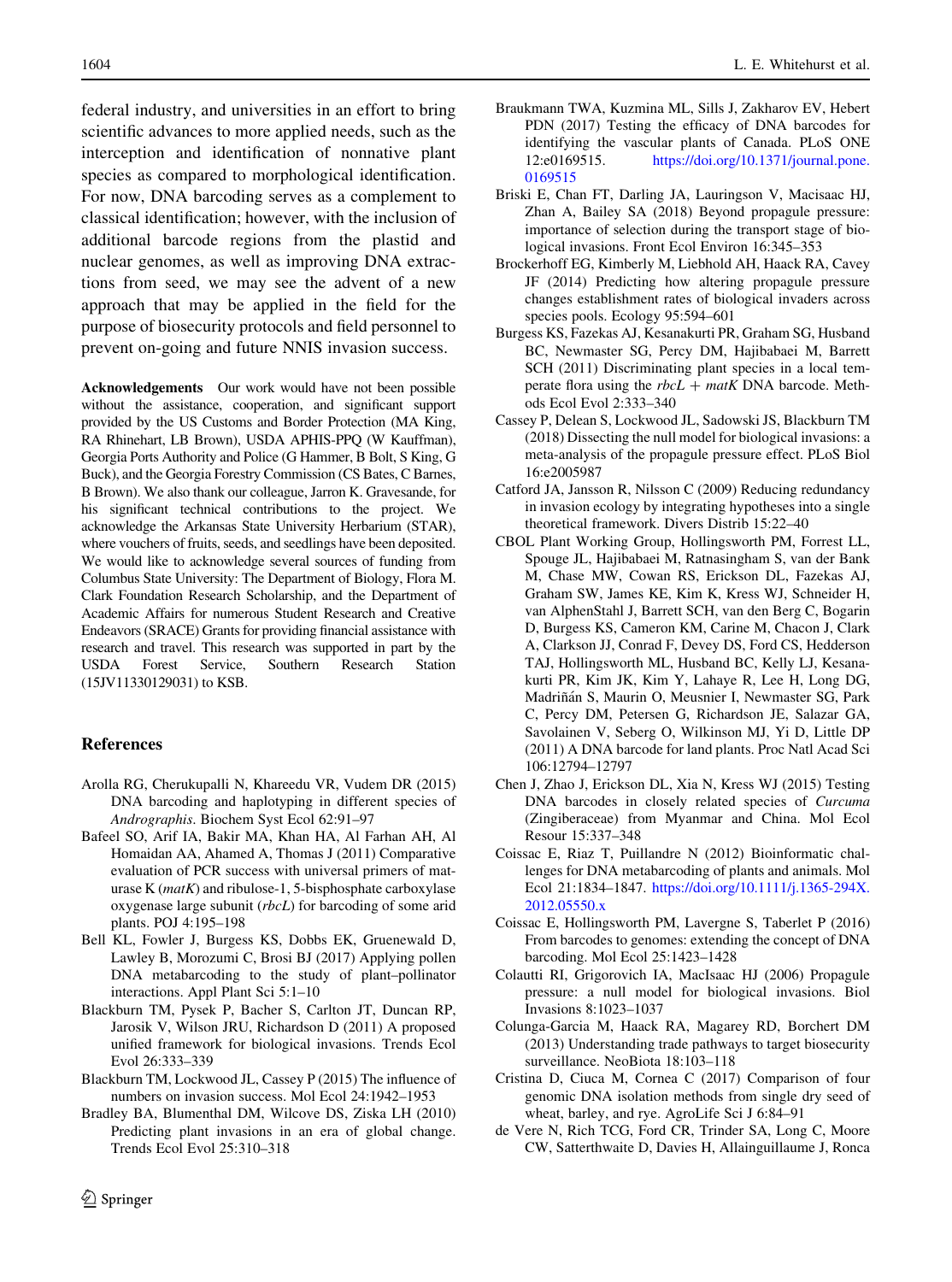<span id="page-20-0"></span>S, Tatarinova T, Garbett H, Walker K, Wilkinson MJ (2012) DNA barcoding the native flowering plants and conifers of Wales. PLoS ONE 7:e37945

- Demeke T, Ratnayaka I, Holigroski M, Phan A (2012) Assessment of DNA extraction methods for PCR testing of discontinued or unapproved biotech events in single seeds of canola, flax and soybean. Food Control 24:44–49
- Elliott TL, Davies TJ (2014) Challenges to barcoding and entire flora. Mol Ecol Resour. [https://doi.org/10.1111/1755-](https://doi.org/10.1111/1755-0998.12277) [0998.12277](https://doi.org/10.1111/1755-0998.12277)
- Epanchin-Niell RS (2017) Economics of invasive species policy and management. Biol Invasions 19:3333–3354
- Fang HL, Xia CL, Duan BZ, Li XW (2016) Identification of seeds and seedlings of Chinese medicinal materials using DNA barcoding technology: a case study in Paris polyphylla var. yunnanensis. Zhong Yao Cai 39:986–990
- Fazekas AJ, Burgess KS, Kesanakurti PR, Graham SW, Newmaster SG, Husband BC, Percy DM, Hajibabaei M, Barrett SCH (2008) Multiple multilocus DNA barcodes from the plastid genome discriminate plant species equally well. PLoS ONE 3:e2802
- Fazekas AJ, Kesanakurti PR, Burgess KS, Percy DM, Graham SW, Barrett SCH, Newmaster SG, Hajibabaei M, Husband BC (2009) Are plant species inherently harder to discriminate than animal species using DNA barcoding markers? Mol Ecol Resour 9:130–139
- Federal Noxious Weed Act (1974) ''FNWA'', Pub. L. 93–629, 88 Stat. 2148
- Federal Noxious Weed List (2019) USDA. [https://www.aphis.](https://www.aphis.usda.gov/plant_health/plant_pest_info/weeds/downloads/weedlist.pdf.2010) [usda.gov/plant\\_health/plant\\_pest\\_info/weeds/downloads/](https://www.aphis.usda.gov/plant_health/plant_pest_info/weeds/downloads/weedlist.pdf.2010) [weedlist.pdf.2010.](https://www.aphis.usda.gov/plant_health/plant_pest_info/weeds/downloads/weedlist.pdf.2010) Accessed 09 June 2019
- Georgia Ports Authority/Port of Savannah/Garden City Terminal/Reefer (2019) <https://gaports.com/port-of-savannah>. Accessed 19 Aug 2019
- Ghorbani A, Saeedi Y, de Boer HJ (2017) Unidentifiable by morphology: DNA barcoding of plant material in local markets in Iran. PLoS ONE 12:e0175722
- Gizmondi A, Rolfo MF, Leonardi D, Rickards O, Canini A (2012) Identification of ancient Olea europaea L. and Cornus mas L. seeds by DNA barcoding. Plant Biol Pathol 335:472–479
- Hajibabaei M, Singer GA, Hebert PDN, Hickey DA (2007) DNA barcoding: how it complements taxonomy, molecular phylogenetics and population genetics. Trends Genet 23:167–172
- Hallman GJ, Loaharanu P (2016) Phytosanitary irradiation development and application. Radiat Phys Chem 129:39–45
- Hebert PDN, Cywinska A, Ball SL, deWaard JR (2003) Biological identifications through DNA barcodes. Proc Biol Sci 270:313–321
- Hietala AM, Borja I, Solheim H, Nagy NE, Timmermann V (2018) Propagule pressure build-up by the invasive  $Hy$ menoscyphus fraxineus following its introduction to an ash forest inhabited by the native Hymenoscyphus albidus. Front Plant Sci 9:1–11
- Hollingsworth PM (2011) Redefining the DNA barcode for land plants. Proc Natl Acad Sci 108:19451–19452
- Hollingsworth PM, Graham SW, Little DP (2011) Choosing and using a plant DNA barcode. PLoS ONE 108:19451–19452
- Hulme PE (2009) Trade, transport and trouble: managing invasive species pathways in an era of globalization. J Appl Ecol 46:10–18
- Hulme PE, Bacher S, Kenis M, Klotz S, Kuhn I, Minchin D, Nentwig W, Olenin S, Panov V, Pergl J, Pysek P, Roques A, Sol D, Solarz W, Vila M (2008) Grasping at the routes of biological invasions: a framework for integrating pathways into policy. J Appl Ecol 45:403–414
- Jiao J, Huang W, Bai Z, Liu F, Ma C, Liang Z (2018) DNA barcoding for the efficient and accurate identification of medicinal polygonati rhizoma in China. PLoS ONE 13:e0201015
- Jones VC, Seghetti L (2015) U.S. customs and border protection: trade facilitation, enforcement, and security. CRS. 7-5700. [www.crs.gov](http://www.crs.gov), R43014:1-48
- Kang Y, Deng Z, Zang R, Long W (2017) DNA barcoding analysis and phylogenetic relationships of tree species in tropical cloud forests. Sci Rep 7:1–9
- Kearse M, Moir R, Wilson A, Stones-Havas S, Cheung M, Sturrock S, Buxton S, Cooper A, Markowitz S, Duran C, Thierer T, Ashton B, Mentjies P, Drummond A (2012) Geneious basic: an integrated and extendable desktop software platform for the organization and analysis of sequence data. Bioinformatics 28:1647–1649
- Kesanakurti PR, Fazekas AJ, Burgess KS, Percy DM, Newmaster SG, Graham SW, Barrett SCH, Hajibabaei M, Husband BC (2011) Spatial patterns of plant diversity below-ground as revealed by DNA barcoding. Mol Ecol 20:1289–1302
- Kress WJ (2017) Plant DNA barcodes: applications today and in the future. J Syst Evol 55:1–17
- Kress WJ, Erickson DL (2007) A two-locus global DNA barcode for land plants: the coding rbcL gene complements the noncoding trnH-psbA spacer region. PLoS ONE. [https://](https://doi.org/10.1371/journal.pone.0000508) [doi.org/10.1371/journal.pone.0000508](https://doi.org/10.1371/journal.pone.0000508)
- Kress WJ, Wurdack KJ, Zimmer EA, Weigt LA, Janzen DH (2005) Use of DNA barcodes to identify flowering plants. Proc Natl Acad Sci 102:8369–8374
- Kress WJ, Erickson DL, Swenson NG, Thompson J, Uriarte M, Zimmerman JK (2010) Advances in the use of DNA barcodes to build a community phylogeny for tropical trees in a Puerto Rican forest dynamics plot. PLoS ONE 5:e15409
- Kress WJ, Garcia-Robledo C, Uriarte M, Erickson DL (2015) DNA barcodes for ecology, evolution, and conservation. Trends Ecol Evol 30:25–35
- Lahaye R, van der Bank M, Bogarin D, Warner J, Pupulin F, Gigot G, Maurin O, Duthoit S, Barraclough TG, Savolainen V (2007) DNA barcoding the floras of biodiversity hotspots. Proc Natl Acad Sci 105:2923–2928
- Li Z, Trick HN (2018) Rapid method for high-quality RNA isolation from seed endosperm containing high levels of starch. Biotechniques 38:872–876
- Li X, Yang Y, Henry RJ, Rossetto M, Wang Y, Chen S (2014) Plant DNA barcoding: from gene to genome. Biol Rev 90(1):157–166
- Liu Z, Ci X, Li L, Li H, Conran JG, Li J (2017) DNA barcoding evaluation and implications for phylogenetic relationships in Lauraceae from China. PLoS ONE. [https://doi.org/10.](https://doi.org/10.1371/journal.pone.0175788:1-20) [1371/journal.pone.0175788:1-20](https://doi.org/10.1371/journal.pone.0175788:1-20)